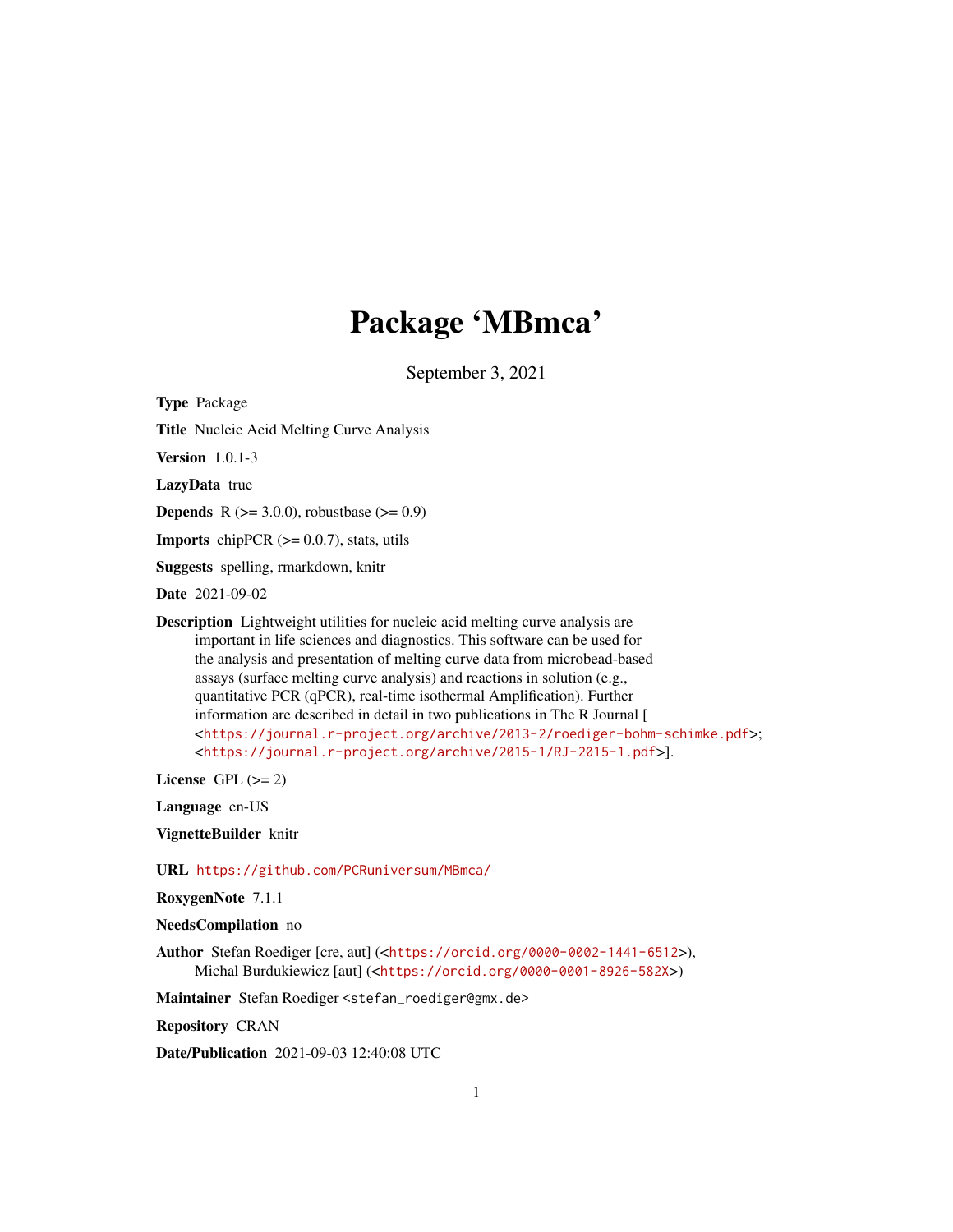### <span id="page-1-0"></span>R topics documented:

| Index |  |
|-------|--|
|       |  |

MBmca-package *Microbead Surface Nucleic Acid Melting Curve Analysis*

#### Description

Nucleic acid Melting Curve Analysis is a powerful method to investigate the interaction of double stranded nucleic acids. The MBmca package provides data sets and lightweight utilities for nucleic acid melting curve analysis and presentation on microbead surfaces. However, the function of the package can also be used for the analysis of reactions in solution (e.g., qPCR). Methods include melting curve data preprocessing (smooth, normalize, rotate, background subtraction), data inspection (comparison of multiplex melting curves) with location parameters (mean, median), deviation parameters (standard of the melting peaks including the second derivative. The second derivative melting peaks is implemented as parameter to further characterize the melting behavior. Plot functions to illustrate data quality, smoothed curves and derivatives are available too.

#### Author(s)

Stefan Roediger <stefan\_roediger@gmx.de>

#### References

A Highly Versatile Microscope Imaging Technology Platform for the Multiplex Real-Time Detection of Biomolecules and Autoimmune Antibodies. S. Roediger, P. Schierack, A. Boehm, J. Nitschke, I. Berger, U. Froemmel, C. Schmidt, M. Ruhland, I. Schimke, D. Roggenbuck, W. Lehmann and C. Schroeder. *Advances in Biochemical Bioengineering/Biotechnology*. 133:35–74, 2013. <https://pubmed.ncbi.nlm.nih.gov/22437246/>

Surface Melting Curve Analysis with R. S. Roediger, A. Boehm and I. Schimke. *The R Journal*. 5(2):37–52, 2013.

Nucleic acid detection based on the use of microbeads: a review. S. Roediger, C. Liebsch, C. Schmidt, W. Lehmann, U. Resch-Genger, U. Schedler, P. Schierack. *Microchim Acta* 2014:1–18. DOI: 10.1007/s00604-014-1243-4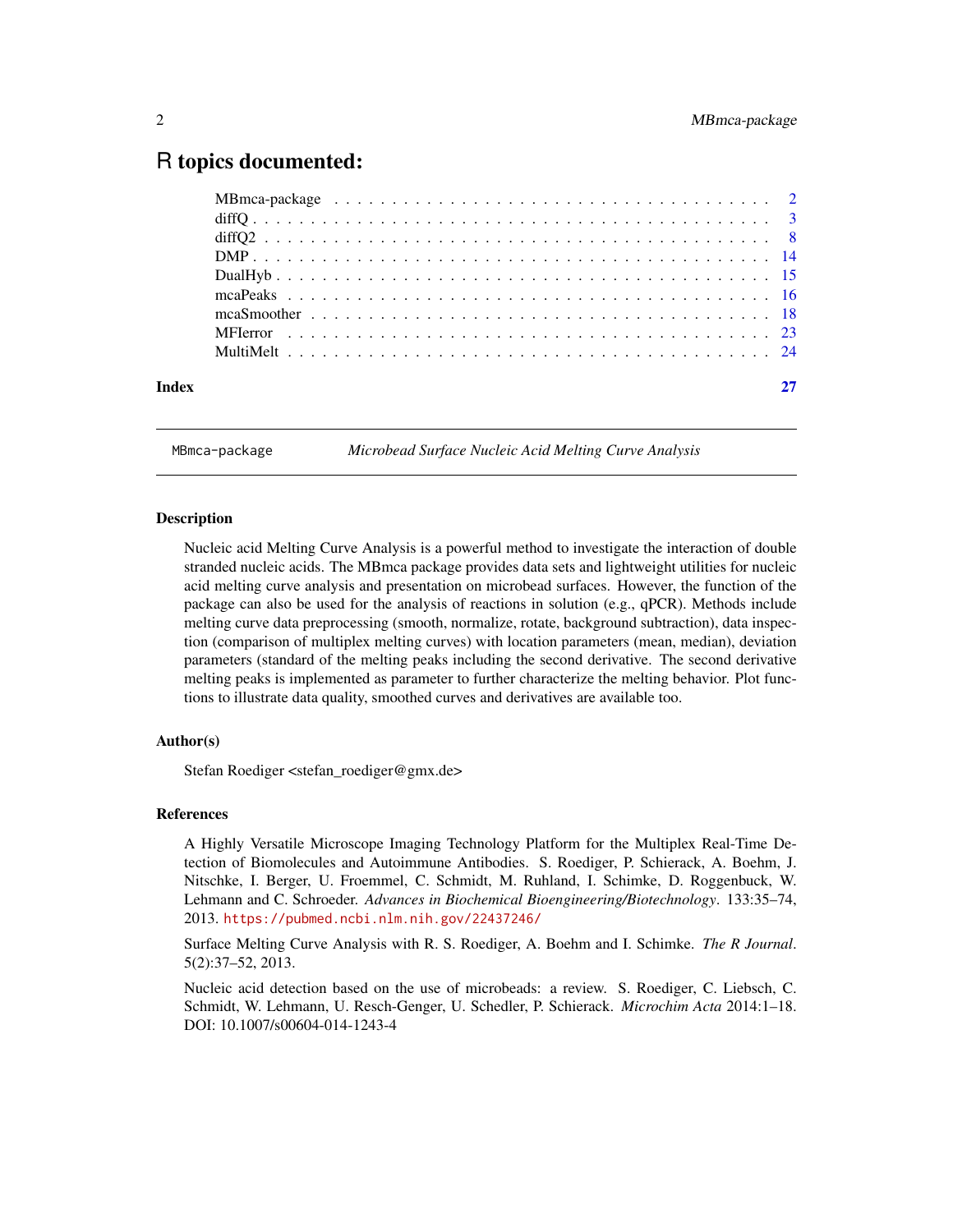<span id="page-2-1"></span><span id="page-2-0"></span>diffQ *Calculation of the melting temperature (Tm) from the first derivative*

#### **Description**

diffQ is used to calculate the melting temperature (Tm) but also for elementary graphical operations (e.g., show the Tm or the derivative). It does not require smoothed data for the MCA. The parameter rsm can be used to double the temperature resolution by calculation of the mean temperature and mean fluorescence. Note: mcaSmoother has the n parameter with a similar functionality. First the approximate Tm is determined as the min() and/or max() from the first derivative. The first numeric derivative (Forward Difference) is estimated from the values of the function values obtained during an experiment since the exact function of the melting curve is unknown. The method used in diffQ is suitable for independent variables that are equally and unequally spaced. Alternatives for the numerical differentiation include Backward Differences, Central Differences or Three-Point (Forward or Backward) Difference based on Lagrange Estimation (currently not implemented in diffQ). The approximate peak value is the starting-point for a function based calculation. The function takes a defined number n (maximum 8) of the left and the right neighbor values and fits a quadratic polynomial. The quadratic regression of the  $X$  (temperature) against the  $Y$  (fluorescence) range gives the coefficients. The optimal quadratic polynomial is chosen based on the highest adjusted R-squared value. diffQ returns an objects of the class list. To accessing components of lists is done as described elsewhere either by name or by number. diffQ has a simple plot function. However, for sophisticated analysis and plots its recommended to use diffQ as presented in the examples as part of algorithms.

#### Usage

```
diffQ(
  xy,
  fct = min,
  fws = 8,
  col = 2,
  plot = FALSE,
  verbose = FALSE,
  wan = TRUE,peak = FALSE,
  negderiv = TRUE,deriv = FALSE,
  derivlimits = FALSE,
  derivlimitsline = FALSE,
  vertiline = FALSE,
  rsm = FALSE.
  inder = FALSE
)
```
#### Arguments

xy is a data.frame containing in the first column the temperature and in the second column the fluorescence values. Preferably the output from mcaSmoother is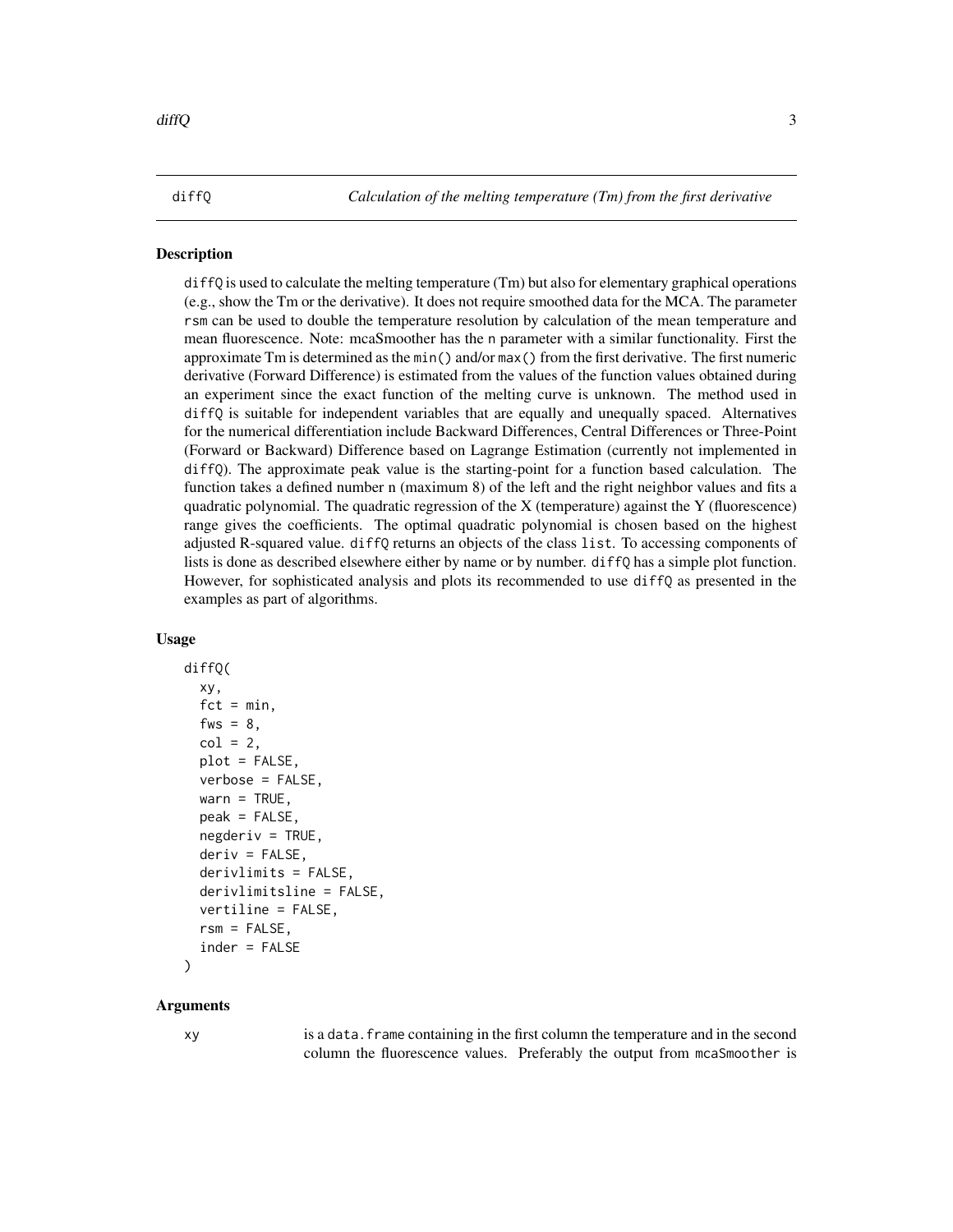|                 | used.                                                                                                                                                                                                                                                |
|-----------------|------------------------------------------------------------------------------------------------------------------------------------------------------------------------------------------------------------------------------------------------------|
| fct             | accepts min or max as option and is used to define whether to find a local mini-<br>mum ("negative peak") or local maximum ("positive peak").                                                                                                        |
| fws             | defines the number (n) of left and right neighbors to use for the calculation of<br>the quadratic polynomial.                                                                                                                                        |
| col             | is a graphical parameter used to define the length of the line used in the plot.                                                                                                                                                                     |
| plot            | shows a plot of a single melting curve. To draw multiple curves in a single plot<br>set plot = FALSE and create and empty plot instead (see examples).                                                                                               |
| verbose         | shows additional information (e.g., approximate derivative, ranges used for cal-<br>culation, approximate Tm) of the calculation.                                                                                                                    |
| warn            | diffQ tries to keep the user as informed as possible about the quality of the anal-<br>ysis. However, in some scenarios are the warning and message about analysis<br>not needed or disturbing. warn can be used to stop the swapping of the output. |
| peak            | shows the peak in the plot (see examples).                                                                                                                                                                                                           |
| negderiv        | uses the positive first derivative instead of the negative.                                                                                                                                                                                          |
| deriv           | shows the first derivative with the color assigned to col (see examples).                                                                                                                                                                            |
| derivlimits     | shows the neighbors (fws) used to calculate the Tm as points in the plot (see<br>examples).                                                                                                                                                          |
| derivlimitsline |                                                                                                                                                                                                                                                      |
|                 | shows the neighbors (fws) used to calculate the Tm as line in the plot (see ex-<br>amples).                                                                                                                                                          |
| vertiline       | draws a vertical line at the Tms (see examples).                                                                                                                                                                                                     |
| r <sub>sm</sub> | performs a doubling of the temperature resolution by calculation of the mean<br>temperature and mean fluorescence between successive temperature steps. Note:<br>mcaSmoother has the "n" parameter with a similar but advanced functionality.        |
| inder           | Interpolates first derivatives using the five-point stencil. See chipPCR package<br>for details.                                                                                                                                                     |

### Value

| diffQ() | returns a comprehensive list (if parameter verbose is TRUE) with results from<br>the first derivative. The list includes a data. frame of the derivative ("xy").<br>The temperature range ("limits.xQ") and fluorescence range ("limits.diffQ") to<br>calculate the peak value. "fluo.x" is the approximate fluorescence at the approx-<br>imate melting temperature. The calculated melting temperature ("Tm") with<br>the corresponding fluorescence intensity ("fluoTm"). The number of neighbors<br>("fws"), the adjusted R-squared ("adj.r.squared") and the normalized-root-mean-<br>squared-error ("NRMSE") to fit. The quality of the calculated melting tempera-<br>ture ("Tm") can be checked with devsum which reports the relative deviation (in<br>percent) between the approximate melting temperature and the calculated melt-<br>ing temperature, if NRMSE is less than 0.08 and the adjusted R-squared is less<br>than 0.85. A relative deviation larger than 10 percent will result in a warning.<br>Reducing fws might improve the result. |
|---------|---------------------------------------------------------------------------------------------------------------------------------------------------------------------------------------------------------------------------------------------------------------------------------------------------------------------------------------------------------------------------------------------------------------------------------------------------------------------------------------------------------------------------------------------------------------------------------------------------------------------------------------------------------------------------------------------------------------------------------------------------------------------------------------------------------------------------------------------------------------------------------------------------------------------------------------------------------------------------------------------------------------------------------------------------------------|
| Тm      | returns the calculated melting temperature ("Tm").                                                                                                                                                                                                                                                                                                                                                                                                                                                                                                                                                                                                                                                                                                                                                                                                                                                                                                                                                                                                            |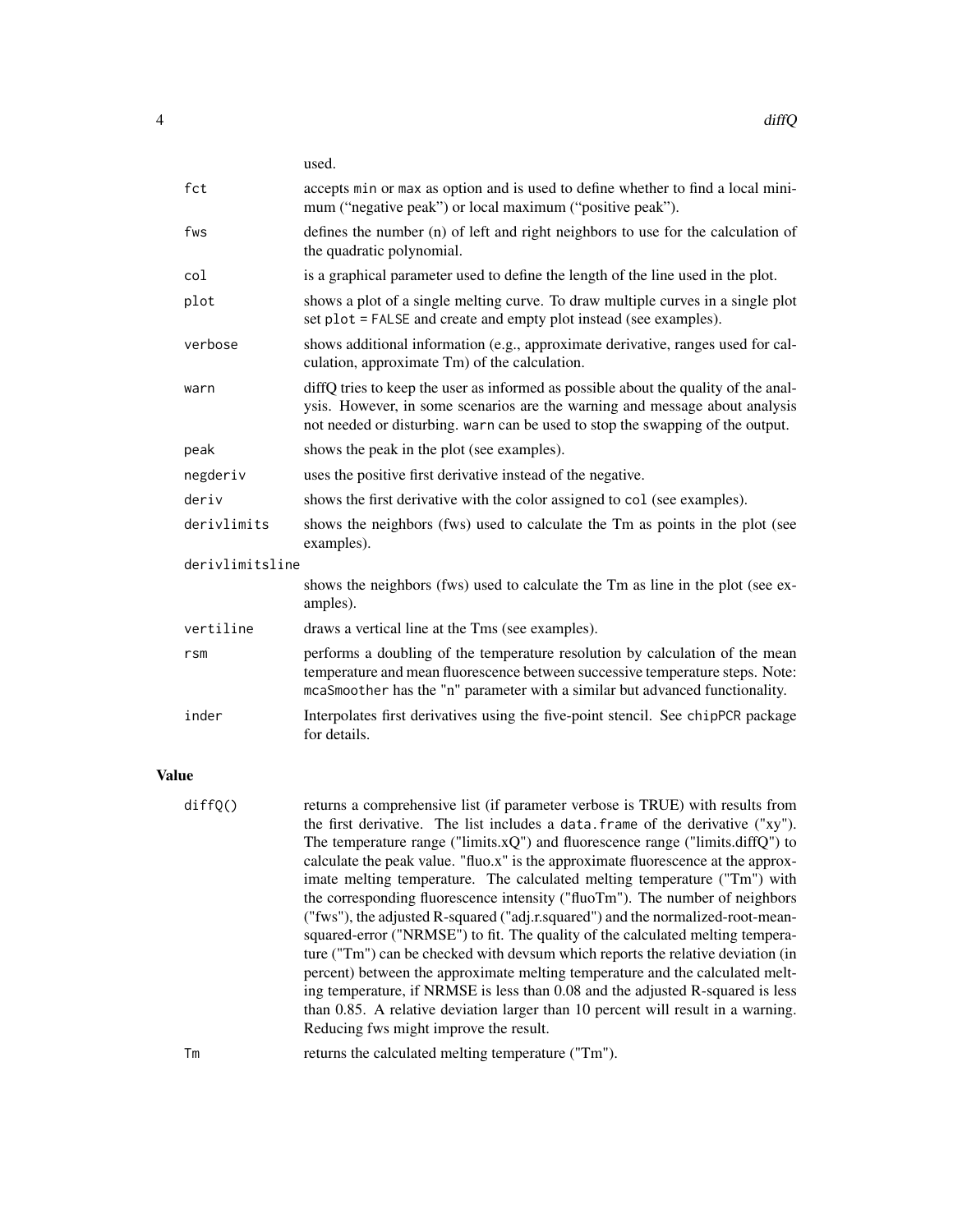diffQ 5

| fluoTm                                                                         | returns the calculated fluorescence at the calculated melting temperature.                                                                                                                                                                      |  |
|--------------------------------------------------------------------------------|-------------------------------------------------------------------------------------------------------------------------------------------------------------------------------------------------------------------------------------------------|--|
| Tm.approx                                                                      | returns the approximate melting temperature.                                                                                                                                                                                                    |  |
| fluo.x                                                                         | returns the approximate fluorescence at the calculated melting temperature.                                                                                                                                                                     |  |
| xy                                                                             | returns the approximate derivative value used for the calculation of the melting<br>peak.                                                                                                                                                       |  |
| limits.xQ                                                                      | returns a data range of temperature values used to calculate the melting temper-<br>ature.                                                                                                                                                      |  |
| limits.diffQ                                                                   | returns a data range of fluorescence values used to calculate the melting temper-<br>ature.                                                                                                                                                     |  |
| adj.r.squared                                                                  | returns the adjusted R-squared from the quadratic model fitting function (see<br>also fit).                                                                                                                                                     |  |
| <b>NRMSE</b>                                                                   | returns the normalized root-mean-squared-error (NRMSE) from the quadratic<br>model fitting function (see also fit).                                                                                                                             |  |
| fws                                                                            | returns the number of points used for the calculation of the melting temperature.                                                                                                                                                               |  |
| devsum                                                                         | returns measures to show the difference between the approximate and calculated<br>melting temperature.                                                                                                                                          |  |
| temperature                                                                    | returns measures to investigate the temperature resolution of the melting curve.<br>Raw fluorescence measurements at irregular temperature resolutions (intervals)<br>can introduce artifacts and thus lead to wrong melting point estimations. |  |
| temperature\$T.delta                                                           |                                                                                                                                                                                                                                                 |  |
|                                                                                | returns the difference between two successive temperature steps.                                                                                                                                                                                |  |
| temperature\$mean. T.delta                                                     |                                                                                                                                                                                                                                                 |  |
|                                                                                | returns the mean difference between two temperature steps.                                                                                                                                                                                      |  |
| temperature\$sd.T.delta                                                        |                                                                                                                                                                                                                                                 |  |
| returns the standard deviation of the temperature.<br>temperature\$RSD.T.delta |                                                                                                                                                                                                                                                 |  |
|                                                                                | returns the relative standard deviation (RSD) of the temperature in percent.                                                                                                                                                                    |  |
| fit                                                                            | returns the summary of the results of the quadratic model fitting function.                                                                                                                                                                     |  |

#### Author(s)

Stefan Roediger

#### References

A Highly Versatile Microscope Imaging Technology Platform for the Multiplex Real-Time Detection of Biomolecules and Autoimmune Antibodies. S. Roediger, P. Schierack, A. Boehm, J. Nitschke, I. Berger, U. Froemmel, C. Schmidt, M. Ruhland, I. Schimke, D. Roggenbuck, W. Lehmann and C. Schroeder. *Advances in Biochemical Bioengineering/Biotechnology*. 133:33–74, 2013. <https://pubmed.ncbi.nlm.nih.gov/22437246/>

Nucleic acid detection based on the use of microbeads: a review. S. Roediger, C. Liebsch, C. Schmidt, W. Lehmann, U. Resch-Genger, U. Schedler, P. Schierack. *Microchim Acta* 2014:1–18. DOI: 10.1007/s00604-014-1243-4

Roediger S, Boehm A, Schimke I. Surface Melting Curve Analysis with R. *The R Journal* 2013;5:37– 53.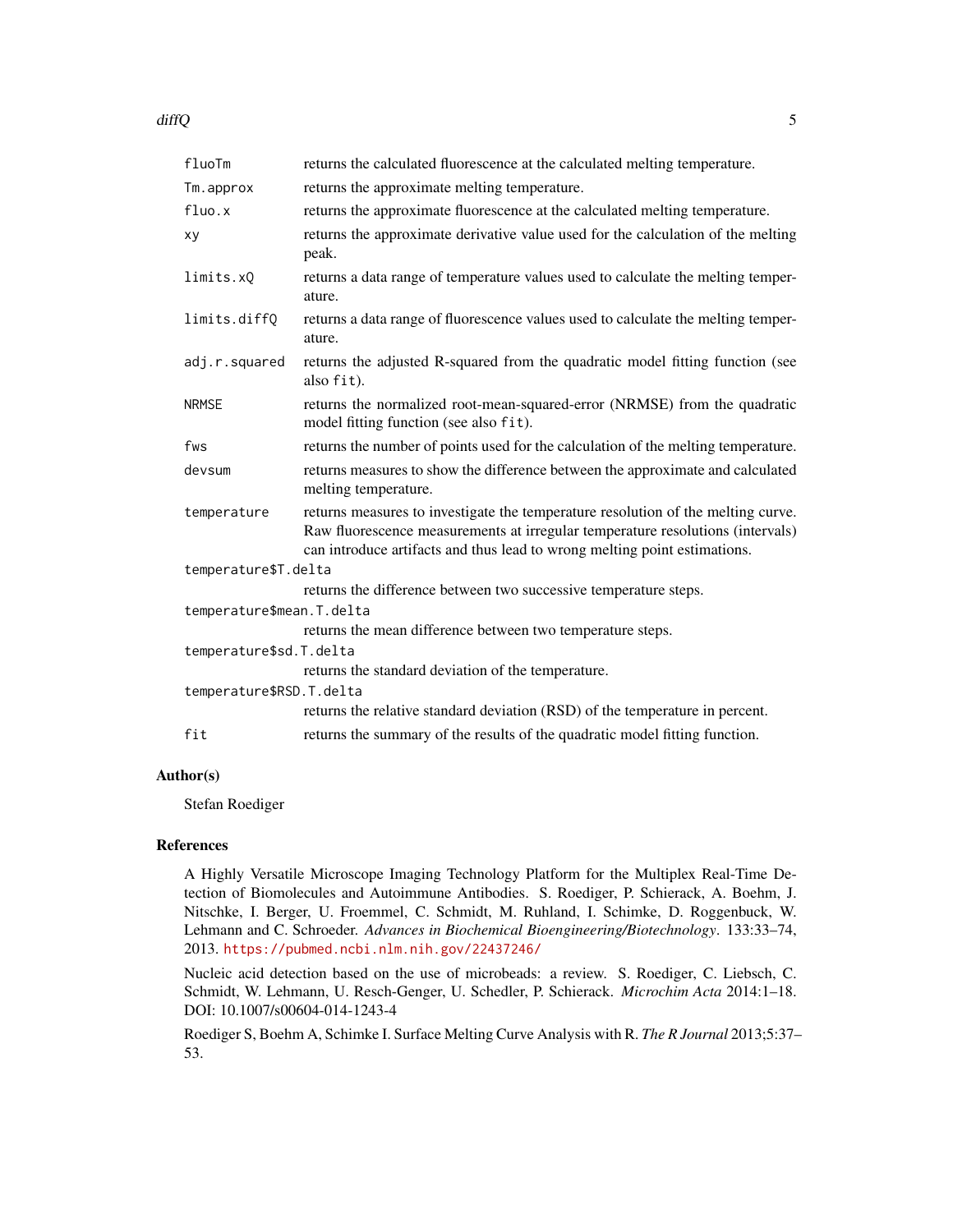<span id="page-5-0"></span>Roediger S et al. R as an Environment for the Reproducible Analysis of DNA Amplification Experiments. *The R Journal* 2015;7:127–150.

#### See Also

[diffQ2](#page-7-1), [mcaSmoother](#page-17-1)

#### Examples

```
# First Example
# Plot the first derivative of different samples for single melting curve
# data. Note that the argument "plot" is TRUE.
default.par <- par(no.readonly = TRUE)
data(MultiMelt)
par(mfrow = c(1,2))sapply(2L:14, function(i) {
        tmp <- mcaSmoother(MultiMelt[, 1], MultiMelt[, i])
        diffQ(tmp, plot = TRUE)
  }
)
par(mfrow = c(1,1))# Second example
# Plot the first derivative of different samples from MultiMelt
# in a single plot.
data(MultiMelt)
# First create an empty plot
plot(NA, NA, xlab = "Temperature", ylab ="-d(refMFI)/d(T)",
       main = "Multiple melting peaks in a single plot", xlim = c(65,85),
        ylim = c(-0.4, 0.01), pch = 19, cex = 1.8)
# Prepossess the selected melting curve data (2,6,12) with mcaSmoother
# and apply them to diffQ. Note that the argument "plot" is FALSE
# while other arguments like derivlimitsline or peak are TRUE.
sapply(c(2,6,12), function(i)tmp <- mcaSmoother(MultiMelt[, 1], MultiMelt[, i],
    bg = c(41,61), bg = TRUE)
diffQ(tmp, plot = FALSE, derivlimitsline = TRUE, deriv = TRUE,
      peak = TRUE, derivlimits = TRUE, col = i, vertiline = TRUE)
  }
\lambdalegend(65, -0.1, colnames(MultiMelt[, c(2,6,12)]), pch = c(15,15,15),
col = c(2, 6, 12)# Third example
# First create an empty plot
plot(NA, NA, xlim = c(50, 85), ylim = c(-0.4, 2.5),
     xlab = "Temperature",
     ylab ="-refMFI(T) | refMFI'(T) | refMFI''(T)",
    main = "1st and 2nd Derivatives",
    pch = 19, cex = 1.8)
```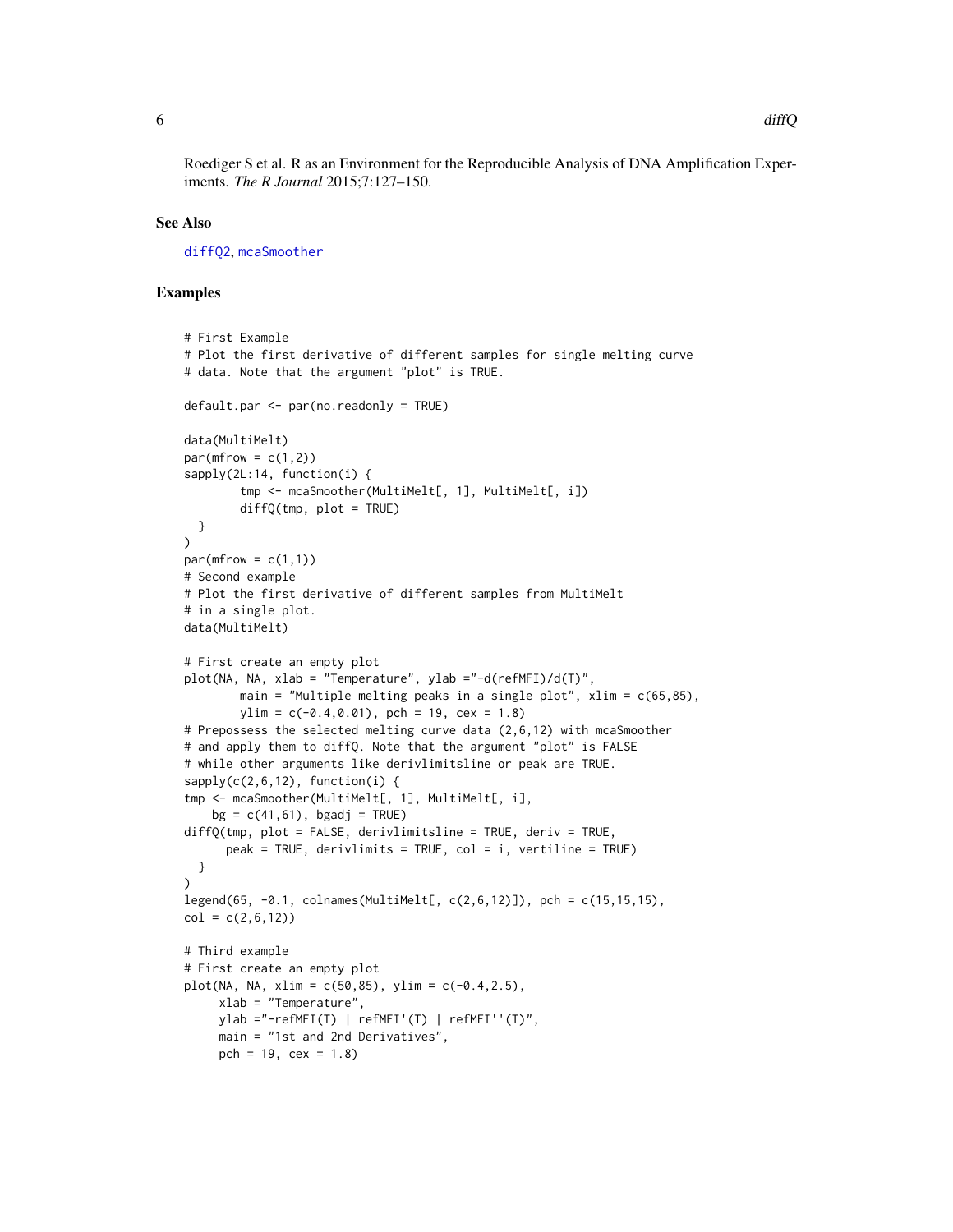```
# Prepossess the selected melting curve data with mcaSmoother
# and apply them to diffQ and diffQ2. Note that
# the argument "plot" is FALSE while other
# arguments like derivlimitsline or peak are TRUE.
tmp <- mcaSmoother(MultiMelt[, 1], MultiMelt[, 2],
    bg = c(41, 61), bgadj = TRUE)
lines(tmp, col= 1, lwd = 2)# Note the different use of the argument derivlimits in diffQ and diffQ2
diffQ(tmp, fct = min, derivlimitsline = TRUE, deriv = TRUE,peak = TRUE, derivlimits = FALSE, col = 2, vertiline = TRUE)
diffQ2(tmp, fct = min, derivlimitsline = TRUE, deriv = TRUE,
    peak = TRUE, derivlimits = TRUE, col = 3, vertiline = TRUE)
# Add a legend to the plot
legend(65, 1.5, c("Melting curve",
  "1st Derivative",
  "2nd Derivative"),
  pch = c(19, 19, 19), col = c(1, 2, 3))
# Fourth example
# Different curves may potentially have different quality in practice.
# For example, using data from MultiMelt should return a
# valid result and plot.
data(MultiMelt)
diffQ(cbind(MultiMelt[, 1], MultiMelt[, 2]), plot = TRUE)$Tm
# limits_xQ
# 77.88139
# Imagine an experiment that went terribly wrong. You would
# still get an estimate for the Tm. The output from diffQ,
# with an error attached, lets the user know that this Tm
# is potentially meaningless. diffQ() will give several
# warning messages.
set.seed(1)
y = \text{rnorm}(55, 1.5, .8)diffQ(cbind(MultiMelt[, 1],y), plot = TRUE)$Tm
# The distribution of the curve data indicates noise.
# The data should be visually inspected with a plot
# (see examples of diffQ). The Tm calculation (fit,
# adj. R squared \sim 0.157, NRMSE \sim 0.279) is not optimal
# presumably due to noisy data. Check raw melting
# curve (see examples of diffQ).
# Calculated Tm
# 56.16755
```
# Sixth example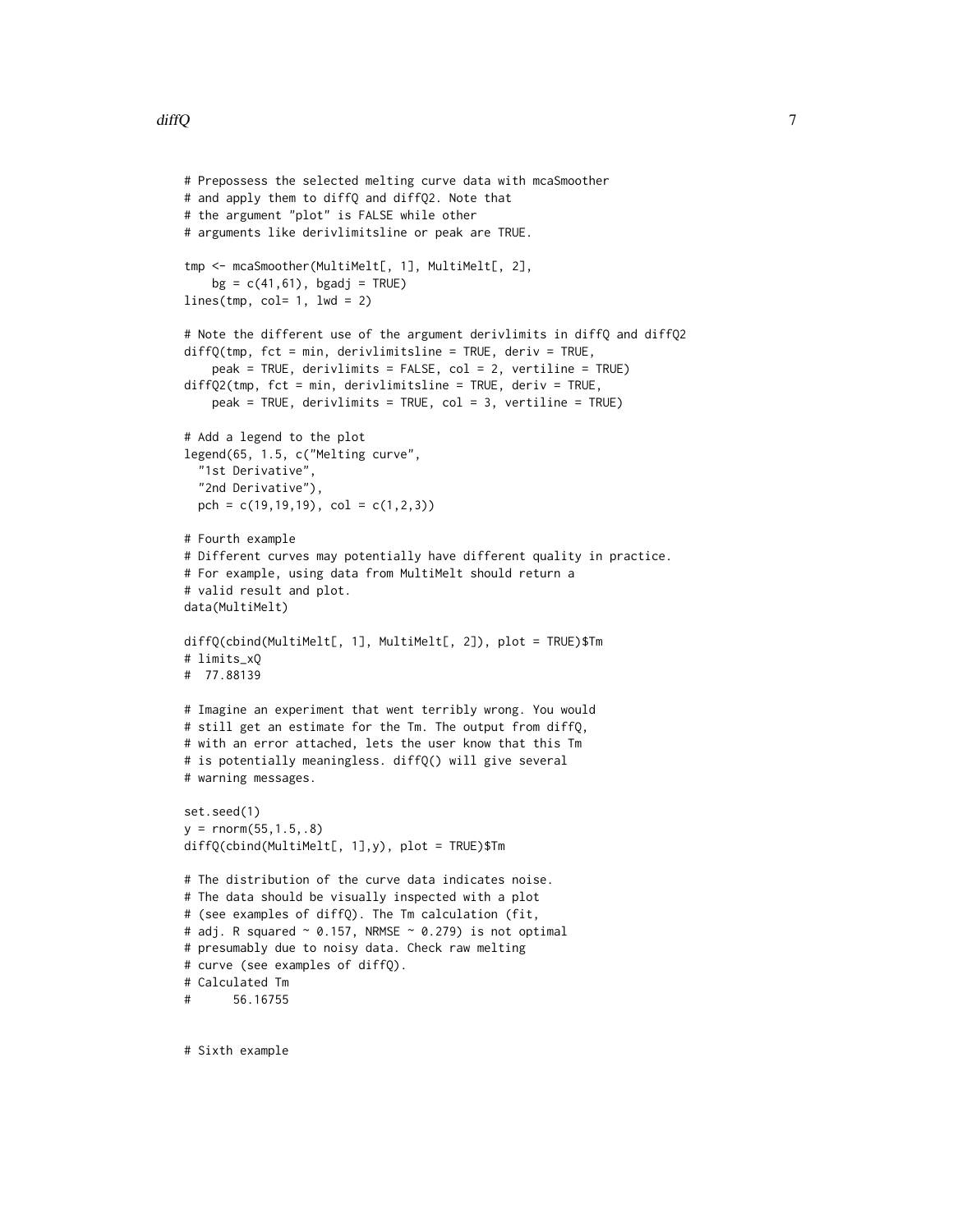```
# Curves may potentially have a low temperature resolution. The rsm
# parameter can be used to double the temperature resolution.
# Use data from MultiMelt column 15 (MLC2v2).
data(MultiMelt)
tmp <- cbind(MultiMelt[, 1], MultiMelt[, 15])
# Use diffQ without and with the rsm parameter and plot
# the results in a single row
par(mfrow = c(1,2))diffQ(tmp, plot = TRUE)$Tm
 text(60, -0.15, "without rsm parameter")
diffQ(tmp, plot = TRUE, rsm = TRUE)$Tm
  text(60, -0.15, "with rsm parameter")
par(default.par)
```
<span id="page-7-1"></span>diffQ2 *Calculation of the melting temperatures (Tm, Tm1D2 and Tm2D2) from the first and the second derivative*

#### Description

diffQ2() calls instances of diffQ() to calculate the Tm1D2 and Tm2D2. The options are similar to diffQ(). Both diffQ() and diffQ2() return objects of the class list. To accessing components of lists is done as described elsewhere either be name or by number. diffQ2 has no standalone plot function. For sophisticated analysis and plots it is recommended to use diffQ2 as presented in the examples as part of algorithms.

#### Usage

```
diffQ2(
  xy,
  fct = max,
  fws = 8,
  col = 2,
  plot = FALSE,verbose = FALSE,
  peak = FALSE,deriv = FALSE,negderiv = TRUE,derivlimits = FALSE,
  derivlimitsline = FALSE,
  vertiline = FALSE,
  rsm = FALSE,
  inder = FALSE,
  warn = TRUE
)
```
<span id="page-7-0"></span>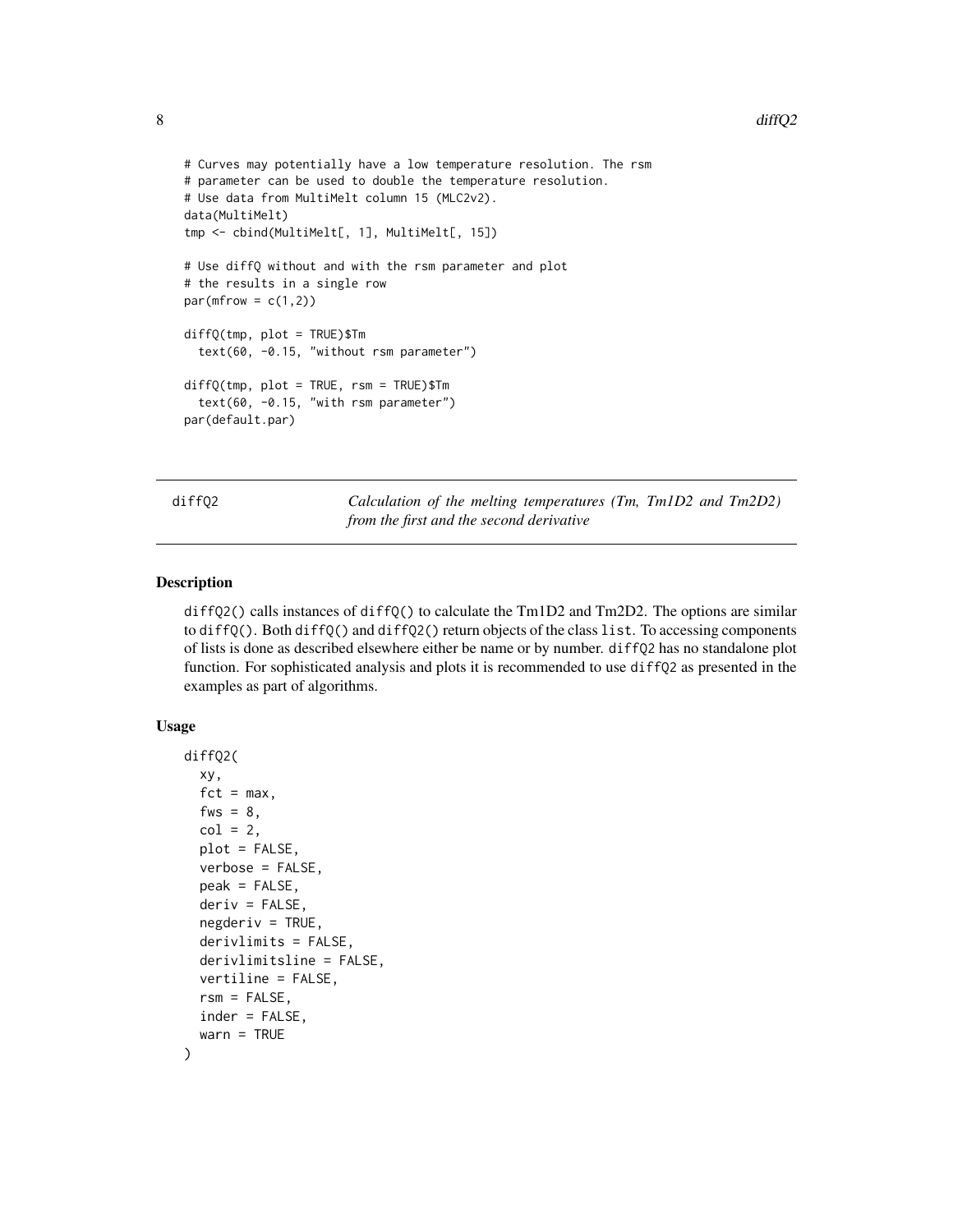#### $\frac{dftQ2}{}$  9

### Arguments

|              | xy              | is a data. frame containing in the first column the temperature and in the second<br>column the fluorescence values. Preferably the output from mcaSmoother is<br>used.                                                                                                                                                                                                                                                                                                                                                                                                        |
|--------------|-----------------|--------------------------------------------------------------------------------------------------------------------------------------------------------------------------------------------------------------------------------------------------------------------------------------------------------------------------------------------------------------------------------------------------------------------------------------------------------------------------------------------------------------------------------------------------------------------------------|
|              | fct             | accepts min or max as option and is used to define whether to find a local mini-<br>mum ("negative peak") or local maximum ("positive peak").                                                                                                                                                                                                                                                                                                                                                                                                                                  |
|              | fws             | defines the number (n) of left and right neighbors to use for the calculation of<br>the quadratic polynomial.                                                                                                                                                                                                                                                                                                                                                                                                                                                                  |
|              | col             | is a graphical parameter used to define the length of the line used in the plot.                                                                                                                                                                                                                                                                                                                                                                                                                                                                                               |
|              | plot            | shows a plot of a single melting curve with (Tm) as vertical line and the second<br>derivatives (Tm1D2 and Tm2D2). To draw multiple curves in a single plot set<br>plot = FALSE and create and empty plot instead (see examples).                                                                                                                                                                                                                                                                                                                                              |
|              | verbose         | shows additional information (e.g., first and second approximate derivatives,<br>ranges used for calculation, approximate Tm, Tm1D2, Tm2D2) of the calcu-<br>lation.                                                                                                                                                                                                                                                                                                                                                                                                           |
|              | peak            | shows the peak in the plot.                                                                                                                                                                                                                                                                                                                                                                                                                                                                                                                                                    |
|              | deriv           | shows the first derivative with the color assigned to col (see examples).                                                                                                                                                                                                                                                                                                                                                                                                                                                                                                      |
|              | negderiv        | calculates the negative derivative (default). If FALSE the positive first negative is<br>calculated.                                                                                                                                                                                                                                                                                                                                                                                                                                                                           |
|              | derivlimits     | shows the number (n) used to calculate the Tm as points in the plot (see exam-<br>ples).                                                                                                                                                                                                                                                                                                                                                                                                                                                                                       |
|              | derivlimitsline |                                                                                                                                                                                                                                                                                                                                                                                                                                                                                                                                                                                |
|              |                 | shows the number (n) used to calculate the Tm as line in the plot (see examples).                                                                                                                                                                                                                                                                                                                                                                                                                                                                                              |
|              | vertiline       | draws a vertical line at the Tms (see examples).                                                                                                                                                                                                                                                                                                                                                                                                                                                                                                                               |
|              | r <sub>sm</sub> | performs a doubling of the temperature resolution by calculation of the mean<br>temperature and mean fluorescence between successive temperature steps. Note:<br>mcaSmoother has the "n" parameter with a similar but advanced functionality.                                                                                                                                                                                                                                                                                                                                  |
|              | inder           | Interpolates derivatives using the five-point stencil. See chipPCR package for<br>details.                                                                                                                                                                                                                                                                                                                                                                                                                                                                                     |
|              | warn            | diffQ tries to keep the user as informed as possible about the quality of the anal-<br>ysis. However, in some scenarios are the warning and message about analysis<br>not needed or disturbing. warn can be used to stop the swapping of the output.                                                                                                                                                                                                                                                                                                                           |
| <b>Value</b> |                 |                                                                                                                                                                                                                                                                                                                                                                                                                                                                                                                                                                                |
|              | \$TmD1          | TmD1 returns a comprehensive list (if parameter verbose is TRUE) with results<br>from the first derivative. The list includes a data. frame of the derivative ("xy").<br>The temperature range ("limits.x $Q$ ") and fluorescence range ("limits.diff $Q$ ") to<br>calculate the peak value. "fluo.x" is the approximate fluorescence at the approx-<br>imate melting temperature. The calculated melting temperature ("Tm") with the<br>corresponding fluorescence intensity ("fluoTm"). The number of points ("fws")<br>and the adjusted R-squared ("adj.r.squared") to fit. |
|              | \$TmD1\$Tm      | returns the calculated melting temperature ("Tm") from the first derivative.                                                                                                                                                                                                                                                                                                                                                                                                                                                                                                   |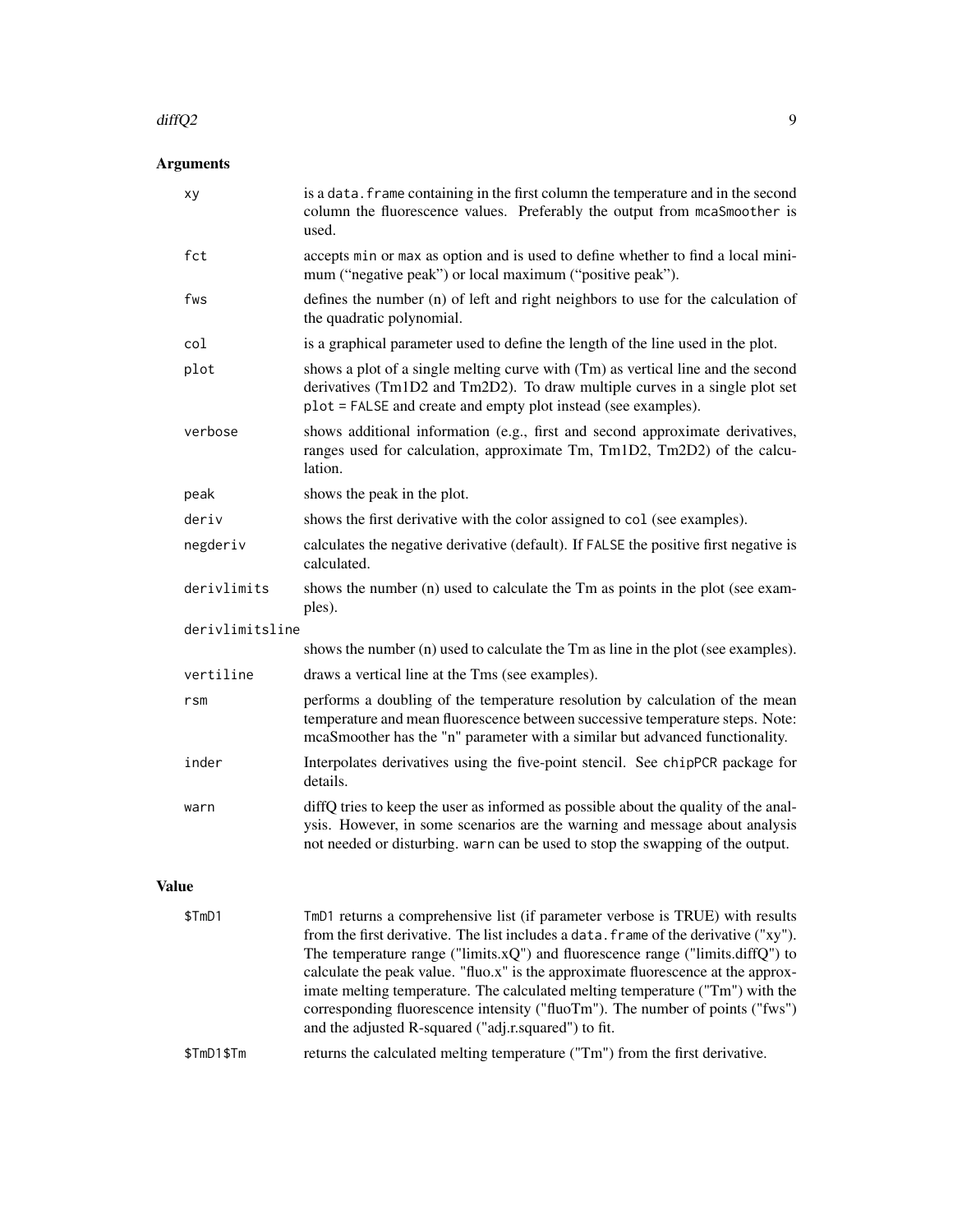| \$TmD1\$fluoTm        | returns the calculated fluorescence at the calculated melting temperature ("Tm").                                                                                                                                                              |
|-----------------------|------------------------------------------------------------------------------------------------------------------------------------------------------------------------------------------------------------------------------------------------|
| \$TmD1\$Tm.approx     |                                                                                                                                                                                                                                                |
|                       | returns the approximate melting temperature ("Tm") from the first derivative.                                                                                                                                                                  |
| \$TmD1\$fluo.x        | returns the approximate fluorescence at the calculated melting temperature ("Tm").                                                                                                                                                             |
| \$TmD1\$xy            | is a data. frame containing in the first column the temperature and in the second<br>column the fluorescence values. Preferably the output from mcaSmoother is<br>used.                                                                        |
| \$TmD1\$limits.xQ     |                                                                                                                                                                                                                                                |
|                       | returns a data range of temperature values used to calculate the melting temper-<br>ature.                                                                                                                                                     |
| \$TmD1\$limits.diffQ  | returns a data range of fluorescence values used to calculate the melting temper-<br>ature.                                                                                                                                                    |
| \$TmD1\$adj.r.squared |                                                                                                                                                                                                                                                |
|                       | returns the adjusted R-squared from the quadratic model fitting function (see<br>also fit) of the first derivative.                                                                                                                            |
| \$TmD1\$NRMSE         | returns the normalized root-mean-squared-error (NRMSE) from the quadratic<br>model fitting function (see also fit) of the first derivative.                                                                                                    |
| \$TmD1\$fws           | returns the number of points used for the calculation of the melting temperature<br>of the first derivative.                                                                                                                                   |
| \$TmD1\$devsum        | returns measures to show the difference between the approximate and calculated<br>melting temperature of the first derivative.                                                                                                                 |
| \$TmD1\$fit           | returns the summary of the results of the quadratic model fitting function of the<br>first derivative.                                                                                                                                         |
| \$Tm1D2               | returns the "left" melting temperature ("Tm1D2") values from the second deriva-<br>tive.                                                                                                                                                       |
| \$Tm1D2\$Tm           | returns the "left" calculated melting temperature ("Tm1D2") from the second<br>derivative.                                                                                                                                                     |
| \$Tm1D2\$fluoTm       | returns the "left" calculated fluorescence at the calculated melting temperature<br>("Tm1D2") from the second derivative.                                                                                                                      |
| \$Tm1D2\$Tm.approx    |                                                                                                                                                                                                                                                |
|                       | returns the "left" approximate melting temperature ("Tm1D2") from the second<br>derivative.                                                                                                                                                    |
| \$Tm1D2\$fluo.x       | returns the "left" approximate fluorescence at the calculated melting temperature<br>("Tm1D2") from the second derivative.                                                                                                                     |
| \$Tm1D2\$xy           | is a data. frame containing in the first column the temperature and in the second<br>column the fluorescence values of the "left" melting temperature ("Tm1D2")<br>from the second derivative. Preferably the output from mcaSmoother is used. |
| \$Tm1D2\$limits.xQ    |                                                                                                                                                                                                                                                |
|                       | returns a data range of temperature values used to calculate the melting temper-<br>ature of the "left" melting temperature ("Tm1D2") from the second derivative.                                                                              |
| \$Tm1D2\$limits.diffQ |                                                                                                                                                                                                                                                |
|                       | returns a data range of fluorescence values used to calculate the melting temper-<br>ature of the "left" melting temperature ("Tm1D2") from the second derivative.                                                                             |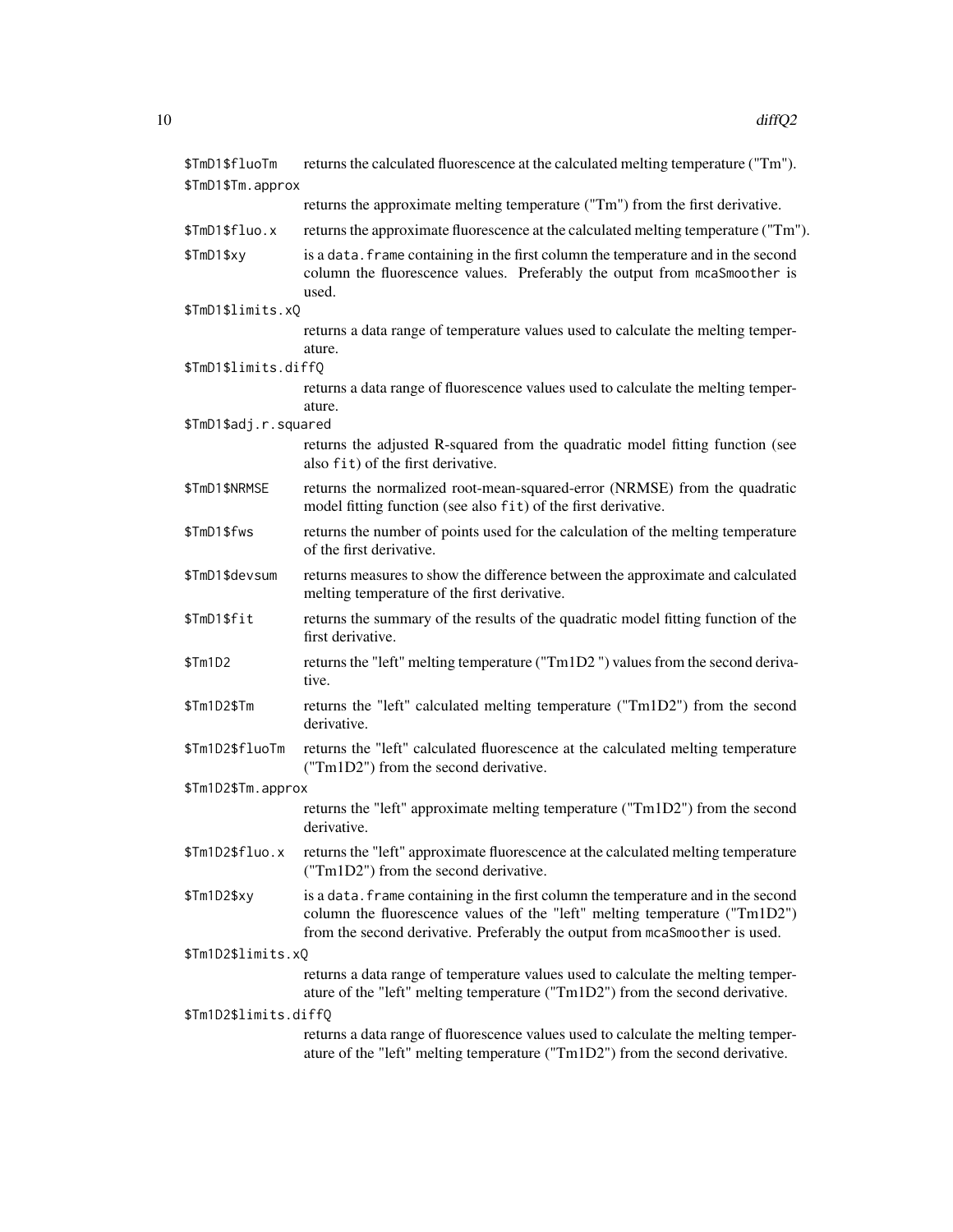$\text{diffQ2}$  11 \$Tm1D2\$adj.r.squared returns the adjusted R-squared from the quadratic model fitting function (see also fit) of the "left" melting temperature ("Tm1D2") from the second derivative. \$Tm1D2\$NRMSE returns normalized root-mean-squared-error (NRMSE) from the quadratic model fitting function (see also fit) of the "left" melting temperature ("Tm1D2") from the second derivative. \$Tm1D2\$fws returns the number of points used for the calculation of the melting temperature of the "left" melting temperature ("Tm1D2") from the second derivative. \$Tm1D2\$devsum returns measures to show the difference between the approximate and calculated melting temperature of the "left" melting temperature ("Tm1D2") from the second derivative. \$Tm1D2\$fit returns the summary of the results of the quadratic model fitting function of the "left" melting temperature ("Tm1D2") from the second derivative. \$Tm2D2 returns the "right" melting temperature ("Tm2D2 ") values from the second derivative. \$Tm2D2\$Tm returns the "right" calculated melting temperature ("Tm2D2") from the second derivative. \$Tm2D2\$fluoTm returns the "right" calculated fluorescence at the calculated melting temperature ("Tm2D2") from the second derivative. \$Tm2D2\$Tm.approx returns the "right" approximate melting temperature ("Tm1D2") from the second derivative. \$Tm2D2\$fluo.x returns the "left" approximate fluorescence at the calculated melting temperature ("Tm2D2") from the second derivative. \$Tm2D2\$xy is a data.frame containing in the first column the temperature and in the second column the fluorescence values of the "right" melting temperature ("Tm2D2") from the second derivative. Preferably the output from mcaSmoother is used. \$Tm2D2\$limits.xQ returns a data range of temperature values used to calculate the melting temperature of the "right" melting temperature ("Tm2D2") from the second derivative. \$Tm2D2\$limits.diffQ returns a data range of fluorescence values used to calculate the melting temperature of the "right" melting temperature ("Tm"D2") from the second derivative. \$Tm2D2\$adj.r.squared returns the adjusted R-squared from the quadratic model fitting function (see also fit) of the "right" melting temperature ("Tm2D2") from the second derivative. \$Tm2D2\$NRMSE returns normalized root-mean-squared-error (NRMSE) from the quadratic model fitting function (see also fit) of the "right" melting temperature ("Tm2D2") from the second derivative.

\$Tm2D2\$fws returns the number of points used for the calculation of the melting temperature of the "right" melting temperature ("Tm2D2") from the second derivative.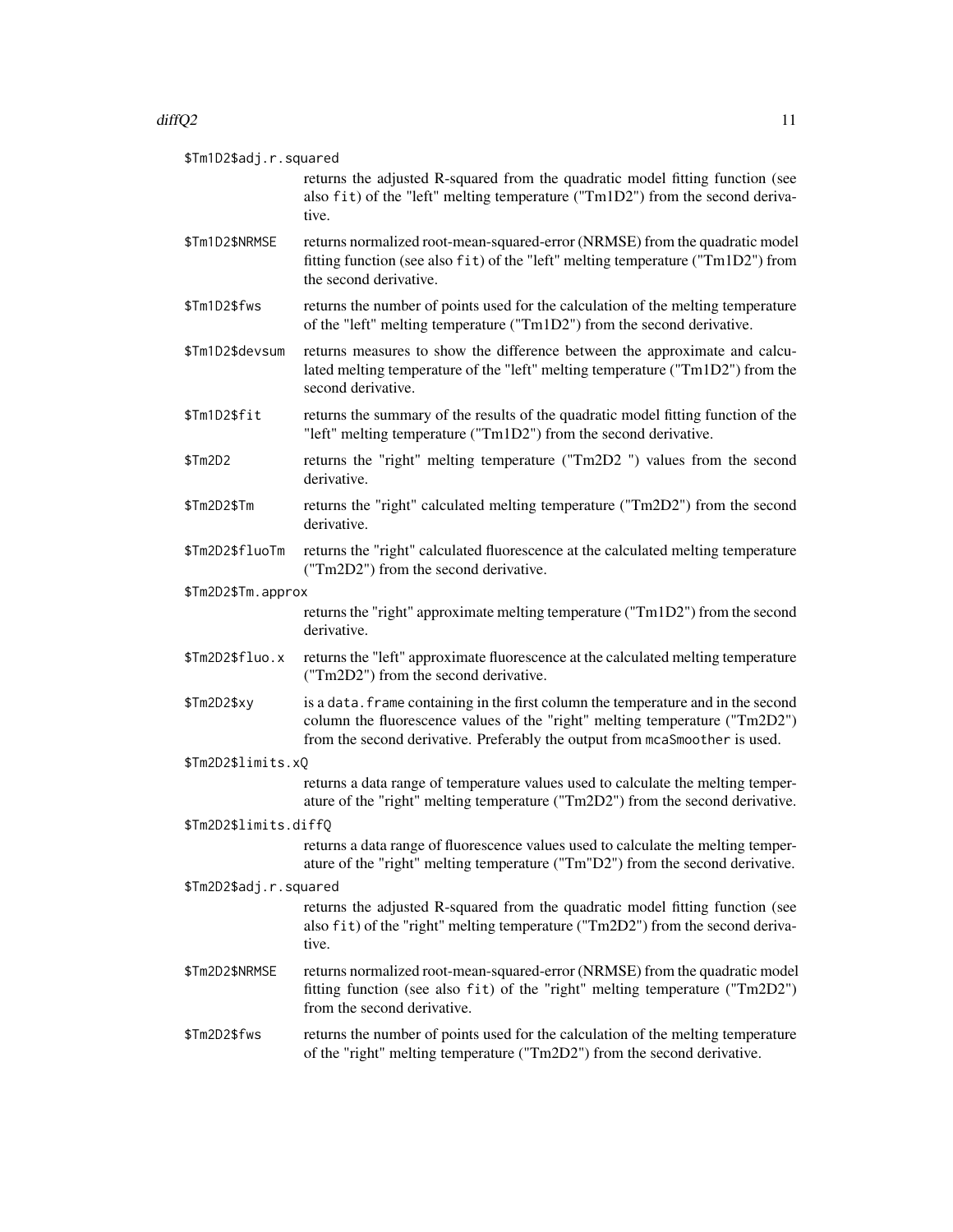<span id="page-11-0"></span>

| \$Tm2D2\$devsum             | returns measures to show the difference between the approximate and calcu-<br>lated melting temperature of the "right" melting temperature ("Tm2D2") from<br>the second derivative.                                                             |  |
|-----------------------------|-------------------------------------------------------------------------------------------------------------------------------------------------------------------------------------------------------------------------------------------------|--|
| \$Tm2D2\$fit                | returns the summary of the results of the quadratic model fitting function of the<br>"right" melting temperature ("Tm2D2") from the second derivative.                                                                                          |  |
| \$xTm1.2.D2                 | returns only the "left" and right calculated melting temperature ("Tm1D2, Tm2D2")<br>from the second derivative.                                                                                                                                |  |
| \$yTm1.2.D2                 | returns only the "left" and right calculated fluorescence ("Tm1D2, Tm2D2")<br>from the second derivative.                                                                                                                                       |  |
| \$temperature               | returns measures to investigate the temperature resolution of the melting curve.<br>Raw fluorescence measurements at irregular temperature resolutions (intervals)<br>can introduce artifacts and thus lead to wrong melting point estimations. |  |
| \$temperature\$T.delta      |                                                                                                                                                                                                                                                 |  |
|                             | returns the difference between two successive temperature steps.                                                                                                                                                                                |  |
| \$temperature\$mean.T.delta |                                                                                                                                                                                                                                                 |  |
|                             | returns the mean difference between two temperature steps.                                                                                                                                                                                      |  |
| \$temperature\$sd.T.delta   |                                                                                                                                                                                                                                                 |  |
|                             | returns the standard deviation of the temperature.                                                                                                                                                                                              |  |
| \$temperature\$RSD.T.delta  |                                                                                                                                                                                                                                                 |  |
|                             | returns the relative standard deviation (RSD) of the temperature in percent.                                                                                                                                                                    |  |

#### Author(s)

Stefan Roediger

#### References

A Highly Versatile Microscope Imaging Technology Platform for the Multiplex Real-Time Detection of Biomolecules and Autoimmune Antibodies. S. Roediger, P. Schierack, A. Boehm, J. Nitschke, I. Berger, U. Froemmel, C. Schmidt, M. Ruhland, I. Schimke, D. Roggenbuck, W. Lehmann and C. Schroeder. *Advances in Biochemical Bioengineering/Biotechnology*. 133:33–74, 2013. <https://pubmed.ncbi.nlm.nih.gov/22437246/>

Nucleic acid detection based on the use of microbeads: a review. S. Roediger, C. Liebsch, C. Schmidt, W. Lehmann, U. Resch-Genger, U. Schedler, P. Schierack. *Microchim Acta* 2014:1–18. DOI: 10.1007/s00604-014-1243-4

Roediger S, Boehm A, Schimke I. Surface Melting Curve Analysis with R. *The R Journal* 2013;5:37– 53.

Roediger S et al. R as an Environment for the Reproducible Analysis of DNA Amplification Experiments. *The R Journal* 2015;7:127–150.

#### See Also

[diffQ](#page-2-1), [mcaSmoother](#page-17-1)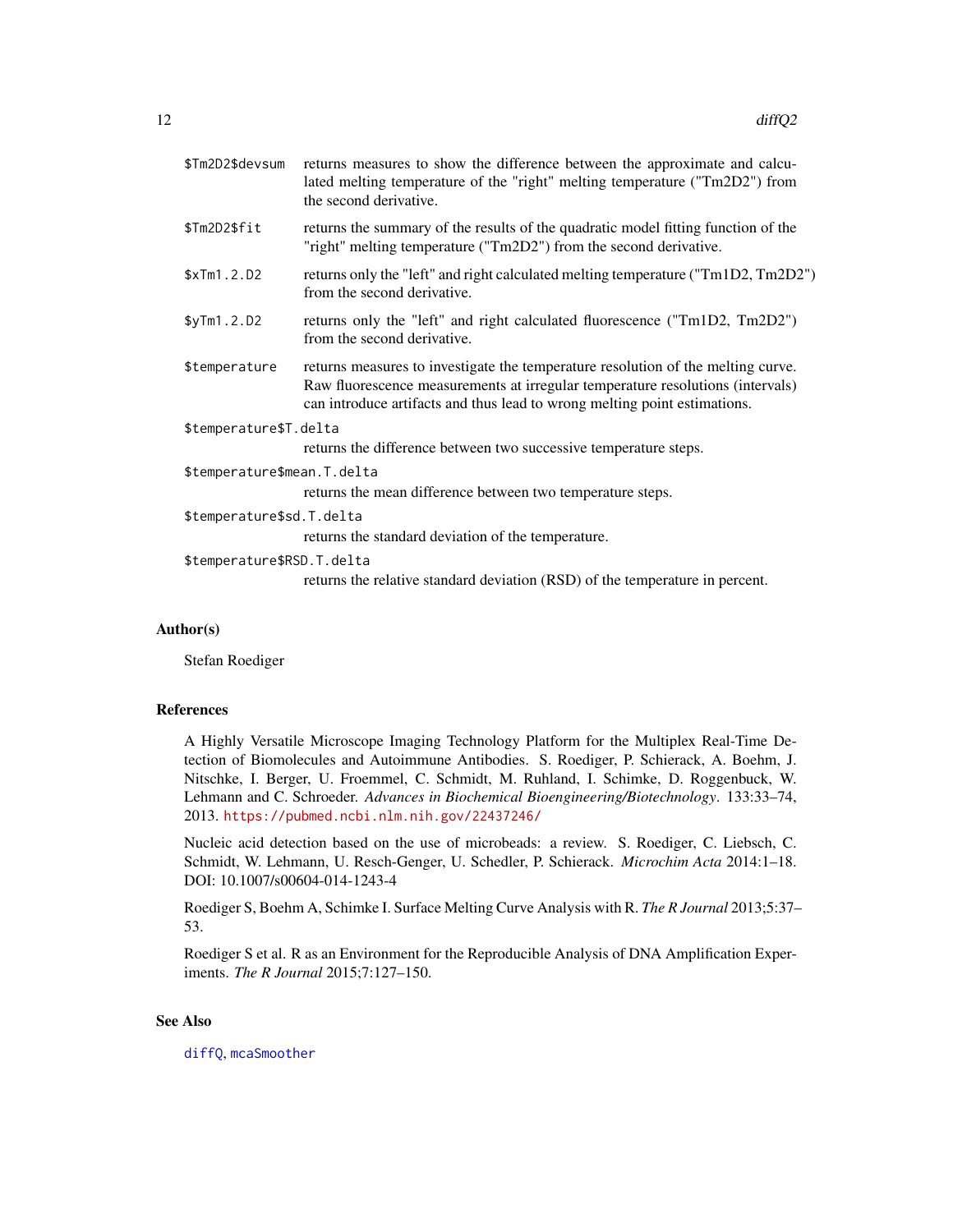#### $\text{diffQ2}$  13

#### Examples

```
default.par <- par(no.readonly = TRUE)
# First Example
# Plot the first and the second derivative melting curves of MLC-2v
# for a single melting curve. Should give a warning message but the graph
# will show you that the calculation is OK
data(MultiMelt)
tmp <- mcaSmoother(MultiMelt[, 1], MultiMelt[, 14])
diffQ2(tmp, fct = min, verbose = FALSE, plot = TRUE)# Second Example
# Calculate the maximum fluorescence of a melting curve, Tm,
# Tm1D2 and Tm2D2 of HPRT1 for 12 microbead populations and assign the
# values to the matrix HPRT1
data(MultiMelt)
HPRT1 <- matrix(NA, 12, 4,
dimnames = list(colnames(MultiMelt[, 2L:13]),
    c("Fluo", "Tm", "Tm1D2", "Tm2D2")))
for (i in 2L:13) {
       tmp <- mcaSmoother(MultiMelt[, 1],
                     MultiMelt[, i])
       tmpTM <- diffQ2(tmp, fct = min, verbose = TRUE)
       HPRT1[i-1, 1] <- max(tmp$y)
       HPRT1[i-1, 2] <- tmpTM$TmD1$Tm
       HPRT1[i-1, 3] <- tmpTM$Tm1D2$Tm
       HPRT1[i-1, 4] <- tmpTM$Tm2D2$Tm
}
HPRT1
# Third Example
# Use diffQ2 to determine the second derivative.
data(MultiMelt)
HPRT1 <- matrix(NA,12,4,
dimnames = list(colnames(MultiMelt[, 2L:13]),
    c("Fluo", "Tm", "Tm1D2", "Tm2D2")))
for (i in 2L:13) {
       tmp <- mcaSmoother(MultiMelt[, 1],
                     MultiMelt[, i])
       tmpTM < - diffQ2(tmp, fct = min, verbose = TRUE)HPRT1[i-1, 1] <- max(tmp[["y.sp"]])
       HPRT1[i-1, 2] <- tmpTM[["TmD1"]][["Tm"]]
       HPRT1[i-1, 3] <- tmpTM[["Tm1D2"]][["Tm"]]
       HPRT1[i-1, 4] <- tmpTM[["Tm2D2"]][["Tm"]]
}
plot(HPRT1[, 1], HPRT1[, 2],
       xlab = "refMFI", ylab = "Temperature",
       main = "HPRT1", xlim = c(2.1, 2.55),
       ylim = c(72,82), pch = 19,
       col = 1:12, cex = 1.8points(HPRT1[, 1], HPRT1[, 3], pch = 15)
```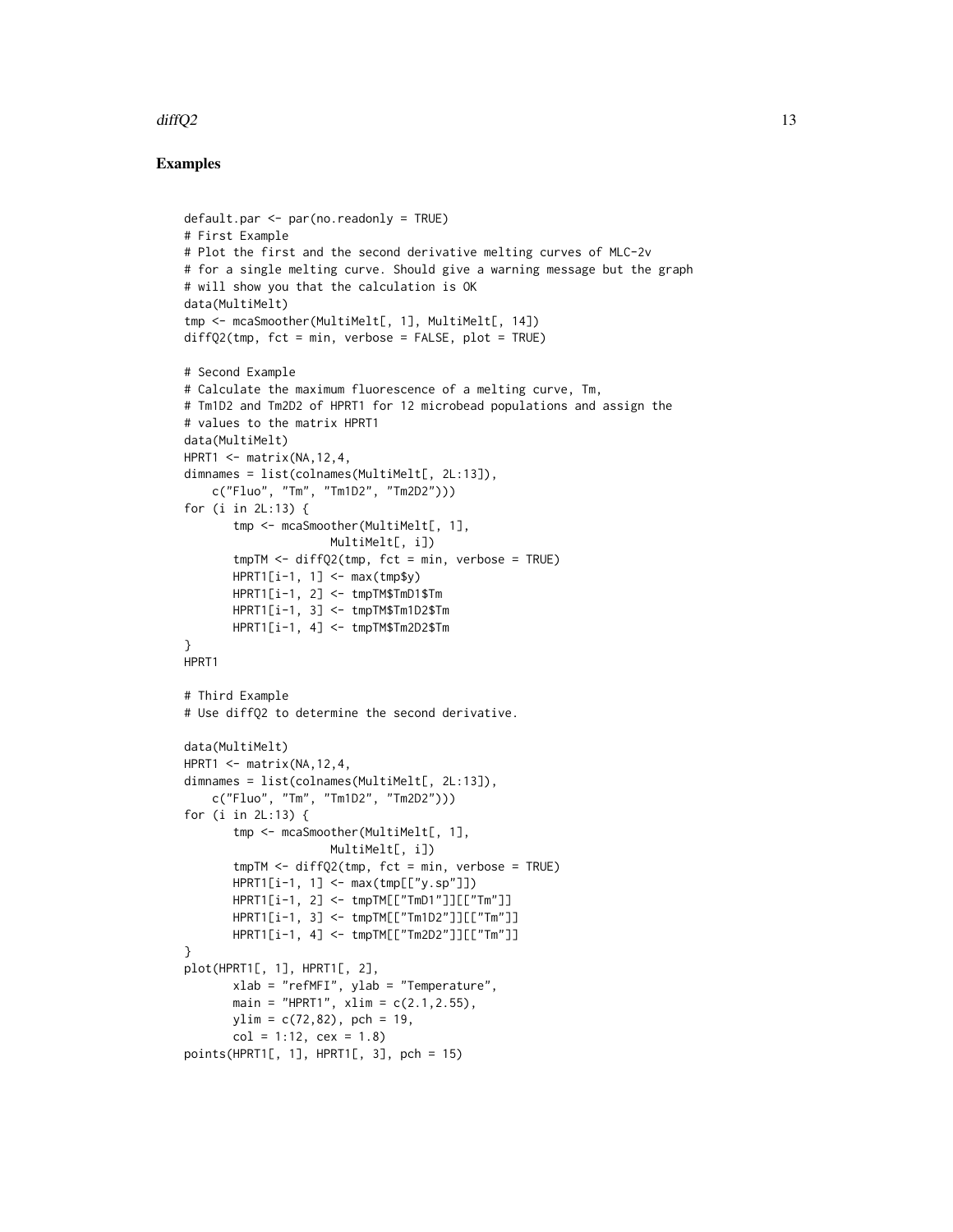```
points(HPRT1[, 1], HPRT1[, 4], pch = 15)
abline(lm(HPRT1[, 2] \sim HPRT1[, 1])abline(lm(HPRT1[, 3] ~\sim HPRT1[, 1])abline(lm(HPRT1[, 4] \sim HPRT1[, 1])# Fourth Example
# Use diffQ2 with inder parameter to determine the second derivative.
data(MultiMelt)
tmp <- mcaSmoother(MultiMelt[, 1], MultiMelt[, 14])
diffQ2(tmp, fct = min, verbose = FALSE, plot = TRUE, inder = FALSE)
diffQ2(tmp, fct = min, verbose = FALSE, plot = TRUE, inder = TRUE)par(default.par)
```
<span id="page-13-1"></span>DMP *Bimodal melting curve experiment on the surface of microbeads.*

#### **Description**

A melting curve experiment with six microbead populations and short oligonucleotide probes (direct hybridization). Detection probes for human VIM (vimentin), MLC-2v (myosin regulatory light chain 2, ventricular/cardiac muscle isoform), SERCA2 (Atp2a2 - ATPase, Calcium-transporting ATPase sarcoplasmic reticulum type, slow twitch skeletal muscle isoform), HRPT1 (hyperparathyroidism 1) and the artificial sequences Poly(dA)20 (20 nt of dA) and aCS (artificial Control Sequence).

#### Format

A data frame with the melting curves of six different capture and detection probe pairs on six microbeads populations for VIM, MLC-2v, SERCA2, Poly(dA)20, aCS and HPRT1. First column contains the temperature (in degree Celsius, 1 degree Celsius per step) followed by melting curves of VIM, MLC-2v, SERCA2, Poly(dA)20, aCS and HPRT1 with bimodal melting pattern. The dyes and quencher used were Atto 647N and BHQ2.

T a numeric vector, Temperature in degree Celsius.

VIM.no.Q a numeric vector, VIM without quencher and without Poly(dT)20 region.

- MLC2v.w.Q.w.dT20 a numeric vector, MLC-2v with quencher-labeled detection probe and fluorescent Poly(dA)20 detection probe.
- SERCA2.no.Q.w.dT20 a numeric vector, SERCA2 without quencher-labeled detection probe and Poly(dA)20 detection probe.
- **PolydA20.w.Q** a numeric vector, Poly(dT)20 with fluorescent Poly(dA)20 detection probe (quencher labeled).
- aCS.w.Q.w.dT20 a numeric vector, artificial Control Sequence without quencher-labeled detection probe and fluorescent Poly(dA)20 detection probe.
- HPRT1.no.Q.w.dT20 a numeric vector, HPRT1 without quencher-labeled detection probe and fluorescent Poly(dA)20 detection probe.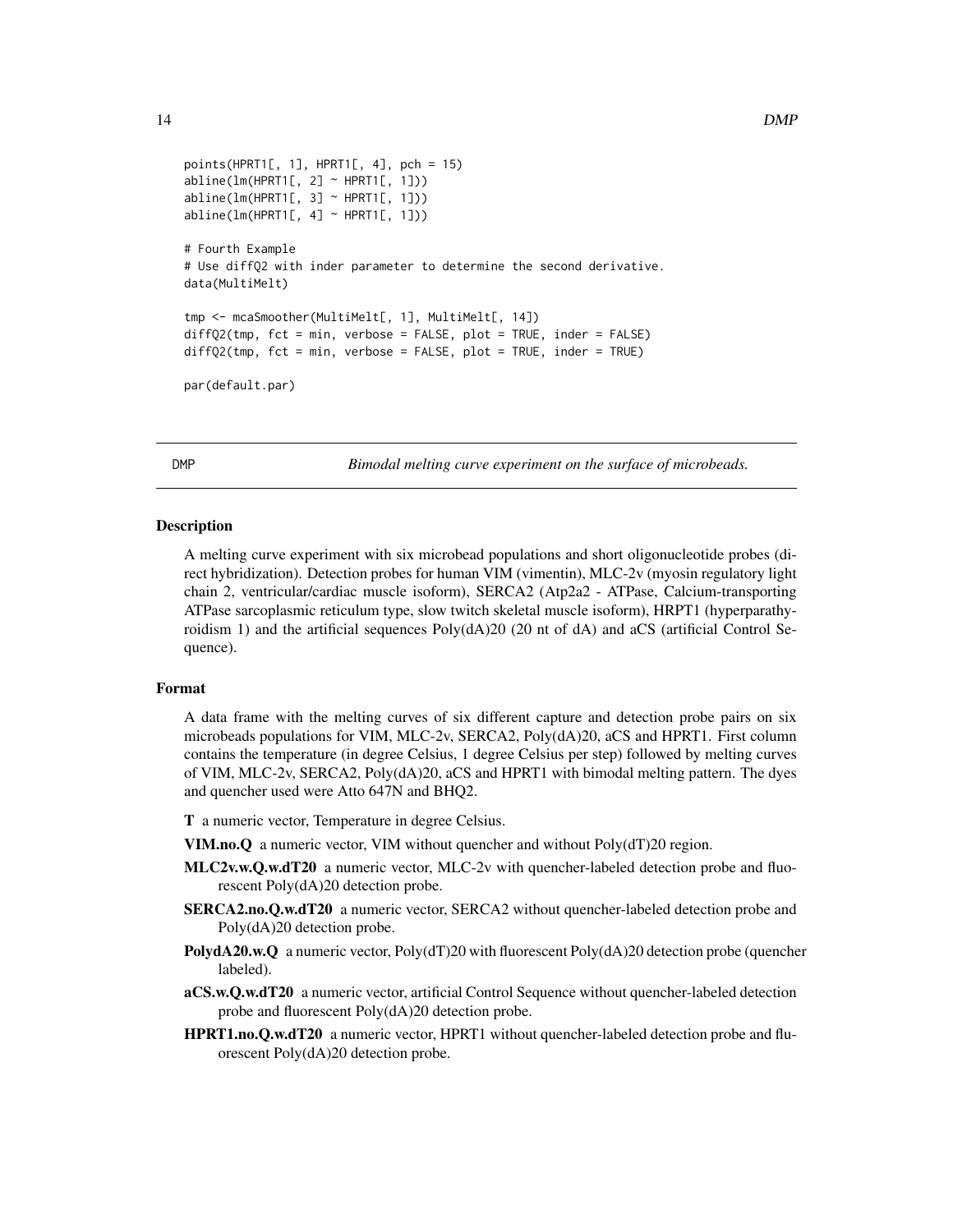#### <span id="page-14-0"></span>DualHyb 15

#### Source

Data were measured with the VideoScan platform:

A Highly Versatile Microscope Imaging Technology Platform for the Multiplex Real-Time Detection of Biomolecules and Autoimmune Antibodies. S. Roediger, P. Schierack, A. Boehm, J. Nitschke, I. Berger, U. Froemmel, C. Schmidt, M. Ruhland, I. Schimke, D. Roggenbuck, W. Lehmann and C. Schroeder. *Advances in Biochemical Bioengineering/Biotechnology*. 133:35–74, 2013. <https://pubmed.ncbi.nlm.nih.gov/22437246/>

Surface Melting Curve Analysis with R. S. Roediger, A. Boehm and I. Schimke. *The R Journal*. 5(2):37–52, 2013.

#### See Also

[MFIerror](#page-22-1), [mcaSmoother](#page-17-1), [diffQ](#page-2-1), [diffQ](#page-2-1), [MultiMelt](#page-23-1), [DualHyb](#page-14-1)

#### Examples

data(DMP)

<span id="page-14-1"></span>DualHyb *Surface melting curve data from direct hybridization experiment of short oligonucleotide probes with bimodal melting curve pattern.*

#### Description

A melting curve experiment with four microbead populations and short oligonucleotide probes (direct hybridization) and longer probes (dual-hybridization probes) capture probe. Detection probes for human VIM (vimentin), MLC-2v (myosin regulatory light chain 2, ventricular/cardiac muscle isoform) and SERCA2 (Atp2a2 - ATPase, Calcium-transporting ATPase sarcoplasmic reticulum type, slow twitch skeletal muscle isoform). One sequence of VIM contained a mutation at position 41.

#### Format

A data frame with the melting curves of three different capture and detection probe pairs for HRPT1 and MLC-2v. First column contains the temperature (in degree Celsius, 0.5 degree Celsius per step) followed by melting curves of HRPT1 on 12 microbead populations and melting curves of MLC-2v on 12 microbead populations.

T a numeric vector, Temperature in degree Celsius.

MLC2v a numeric vector, MLC-2v with quencher-labeled detection probe

SERCA2 a numeric vector, SERCA2 without quencher-labeled detection probe

VIM.w.Mutation a numeric vector, mutated VIM with quencher-labeled detection probe

VIM.wo.Mutation a numeric vector, native VIM with quencher-labeled detection probe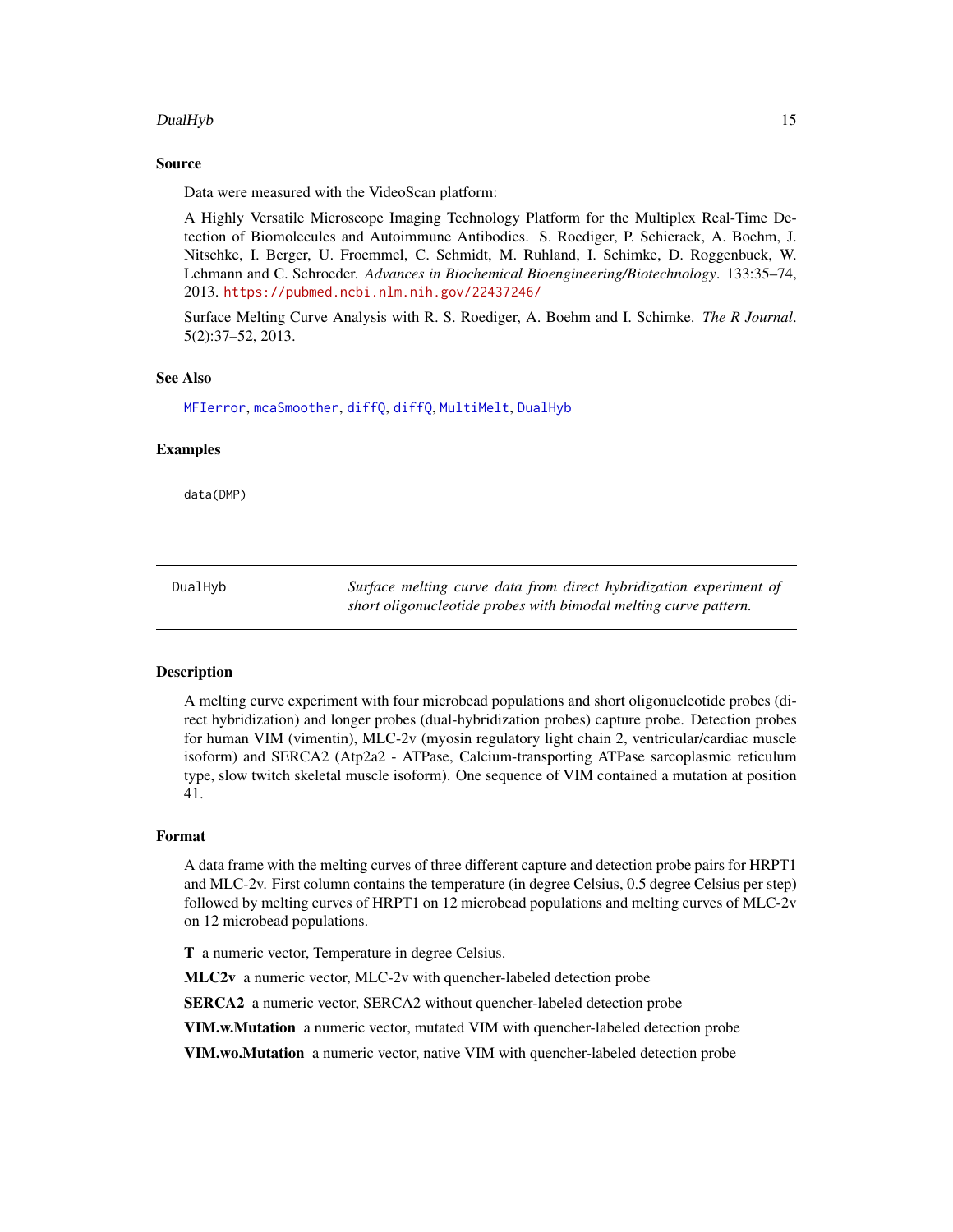#### <span id="page-15-0"></span>Details

The melting curve was conducted with short oligonucleotide probes (direct hybridization) and longer probes (dual-hybridization probes) on the surface of microbeads (sequences and materials according to Roediger et al. (2012)) using the VideoScan platform by Roediger et al. (2012). The dyes and quencher used were Atto 647N and BHQ2.

#### Source

Data were measured with the VideoScan platform:

A Highly Versatile Microscope Imaging Technology Platform for the Multiplex Real-Time Detection of Biomolecules and Autoimmune Antibodies. S. Roediger, P. Schierack, A. Boehm, J. Nitschke, I. Berger, U. Froemmel, C. Schmidt, M. Ruhland, I. Schimke, D. Roggenbuck, W. Lehmann and C. Schroeder. *Advances in Biochemical Bioengineering/Biotechnology*. 133:35–74, 2013. <https://pubmed.ncbi.nlm.nih.gov/22437246/>

Surface Melting Curve Analysis with R. S. Roediger, A. Boehm and I. Schimke. *The R Journal*. 5(2):37–52, 2013.

Nucleic acid detection based on the use of microbeads: a review. S. Roediger, C. Liebsch, C. Schmidt, W. Lehmann, U. Resch-Genger, U. Schedler, P. Schierack. *Microchim Acta* 2014:1–18. DOI: 10.1007/s00604-014-1243-4

#### See Also

[MFIerror](#page-22-1), [mcaSmoother](#page-17-1), [diffQ](#page-2-1), [diffQ2](#page-7-1), [DMP](#page-13-1), [MultiMelt](#page-23-1)

#### Examples

data(DualHyb)

mcaPeaks *Function to estimate the approximate local minima and maxima of melting curve data.*

#### Description

The mcaPeaks() is used to estimate the approximate local minima and maxima of melting curve data. This can be useful to define a temperature range for melting curve analysis, quality control of the melting curve or to define a threshold of peak heights. Melting curves may consist of multiple significant and insignificant melting peaks. mcaPeaks() uses estimated the temperatures and fluorescence values of the local minima and maxima. The original data remain unchanged and only the approximate local minima and maxima are returned. mcaPeaks() takes modified code proposed earlier by Brian Ripley (https://stat.ethz.ch/pipermail/r-help/2002-May/021934.html).

#### Usage

 $mcaPeaks(x, y, span = 3)$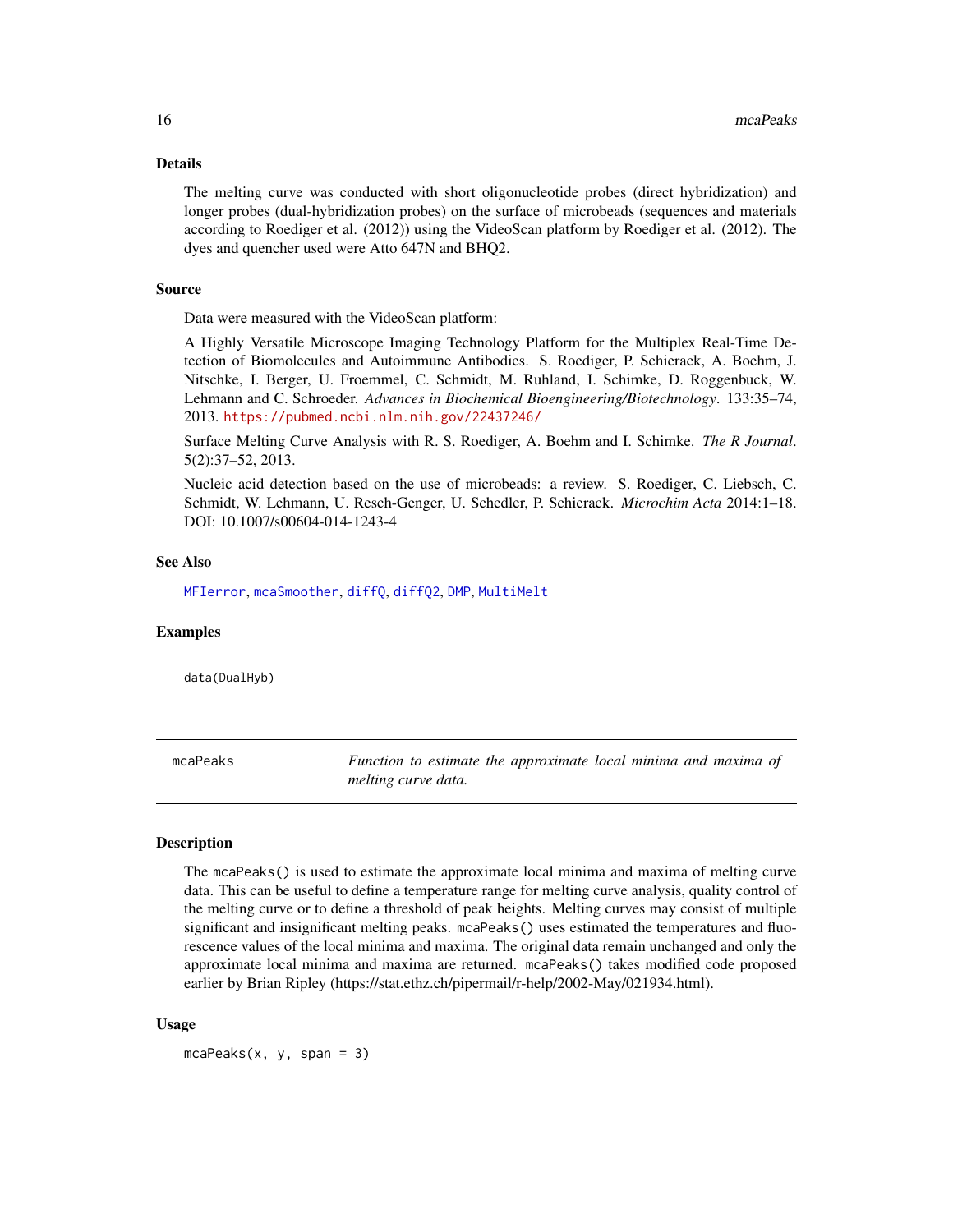#### <span id="page-16-0"></span>mcaPeaks 17

#### **Arguments**

| X.   | x is the column of a data frame for the temperature.         |
|------|--------------------------------------------------------------|
| - V  | y is the column of a data frame for the fluorescence values. |
| span | span is used to adjust the window span.                      |

#### Value

| p.min | returns a data. Frame with the temperatures ("T (minima)") and the fluorescence<br>("F (minima)") for the local minima of the processed data. |
|-------|-----------------------------------------------------------------------------------------------------------------------------------------------|
| p.max | returns a data. Frame with the temperatures ("T (minima)") and the fluorescence<br>("F (minima)") for the local maxima of the processed data. |

#### Author(s)

Stefan Roediger

#### See Also

[mcaSmoother](#page-17-1), [smooth.spline](#page-0-0)

#### Examples

```
# First Example
data(DMP)
# Smooth and Min-Max normalize melting curve data with mcaSmoother()
tmp < - mcaSmoother(DMP[, 1], DMP[, 6], minmax = TRUE, n = 2)
# Extract the first derivative melting curve data
tmp.d <- diffQ(tmp, verbose = TRUE)$xy
# Determine the approximate local minima and maxima of a curve
peak.val <-mcaPeaks(tmp.d[, 1], tmp.d[, 2])
peak.val
# Plot the first derivative melting curve
# Add a horizontal line and points for the approximate local minima
# and maxima to the plot
plot(tmp.d, type = "l",main = "Show the approximate local minima and maxima of a curve")
  abline(h = 0)points(peak.val$p.min, col = 1, pch = 19)
  points(peak.val$p.max, col = 2, pch = 19)
  legend(25, 0.08, c("Minima", "Maxima"), col = c(1,2), pch = c(19,19))
# Second example
# Signifcant peaks can be distinguished by peak hight
plot(tmp.d, type = "l",main = "Show the approximate local minima and maxima of a curve")
  abline(h = 0)
```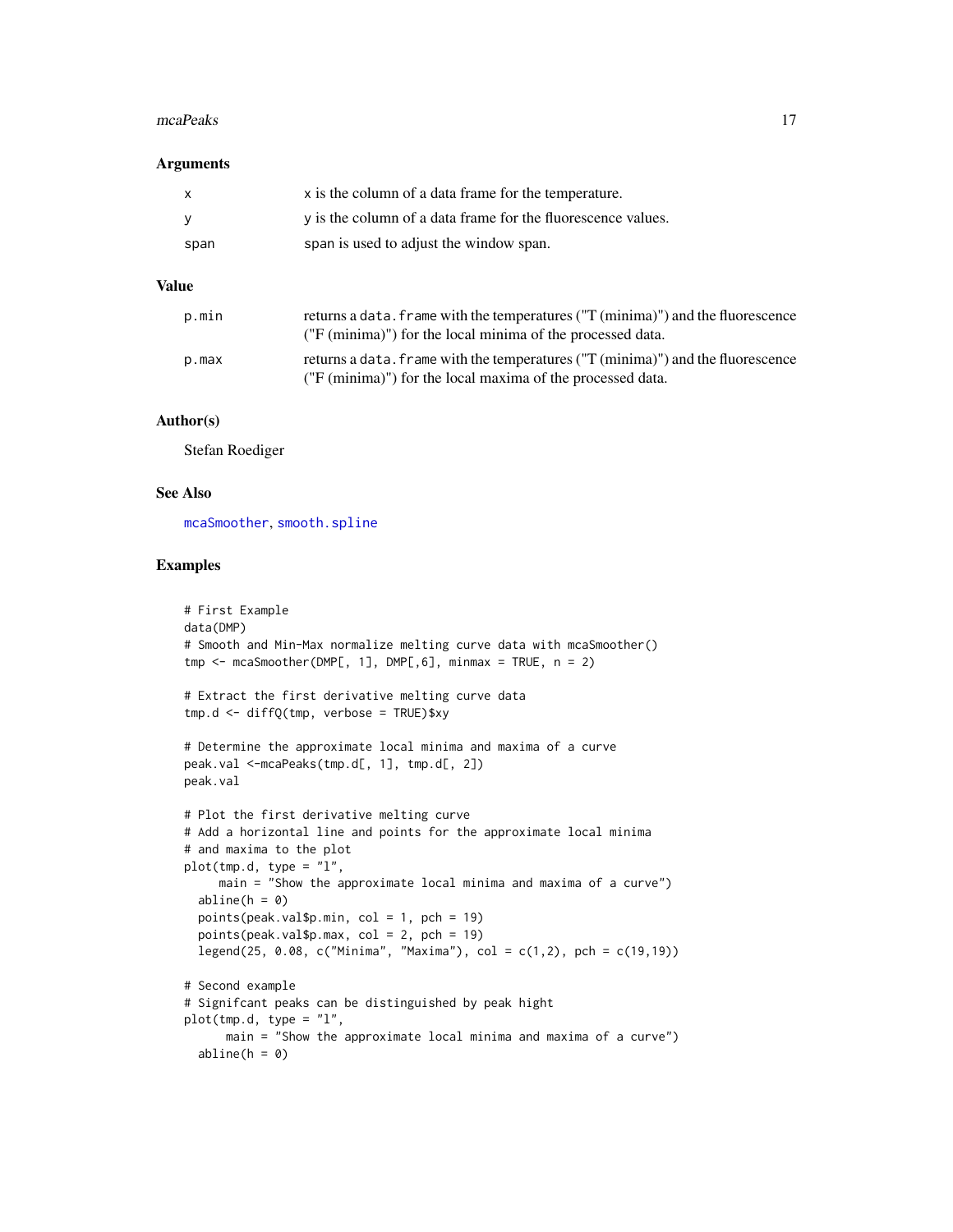```
points(peak.val$p.min, col = 1, pch = 19)
 points(peak.val$p.max, col = 2, pch = 19)legend(25, 0.08, c("Minima", "Maxima"), col = c(1,2), pch = c(19,19))
# Test which local maxima peak is above the median + 3 * Median Absolute
# Add a threshold (th) line to the plot
th.max \leq median(peak.val$p.max[, 2]) + 3 * mad(peak.val$p.max[, 2])
abline(h = th.max, col = 3)# add the approximate temperatures of the local minima and
# maxima to the plot
T.val <- c(peak.val$p.min[, 1], peak.val$p.max[, 1])
text(T.val, rep(-0.05, length(T.val)), round(T.val,0))
# Use a temperature range from the plot to calculate the Tm of
# the maximum Trange is used between 37 and 74 degree Celsius
tmp \leq mcaSmoother(DMPI, 1], DMP[, 6], minmax = TRUE, Trange = c(37,74),n = 2# Tm 48.23, fluoTm 0.137
diffQ(tmp, fct = max, plot = TRUE)
```
<span id="page-17-1"></span>

```
mcaSmoother Function to pre-process melting curve data.
```
#### **Description**

The function mcaSmoother() is used for data preprocessing. Measurements from experimental systems may occasionally include missing values (NA). mcaSmoother() uses approx() to fill up NAs under the assumption that all measurements were equidistant. The original data remain unchanged and only the NAs are substituted. Following it calls smooth.spline() to smooth the curve. Different strengths can be set using the option df.fact (f default~0.95). Internally it takes the degree of freedom value from the spline and multiplies it with a factor between 0.6 and 1.1. Values lower than 1 result in stronger smoothed curves. The outcome of the differentiation depends on the temperature resolution of the melting curve. It is recommended to use a temperature resolution of at least 0.5 degree Celsius. Besides, for the temperature steps equal distances 60 degree Celsius) rather than unequal distances (e.g.,  $50 \rightarrow 50.4 \rightarrow 60.1$  (e.g.,  $50 \rightarrow 50.5 \rightarrow$  degree Celsius) are recommended. The parameter n can be used to increase the temperature resolution of the melting curve data. mcaSmoother uses the spline function for this purpose. A temperature range for a simple linear background correction. The linear trend is estimated by a robust linear regression using lmrob(). In case criteria for a robust linear regression are violated lm() is automatically used. The parameter n can be combined with the parameter Trange to make transform all melting curves of question to have the #same range and similar resolution. Optionally a Min-Max normalization between 0 and 1 can be used by setting the option minmax to TRUE. This is useful in many situations. For example, if the fluorescence values between samples vary considerably (e.g., due to high background, different reporter dyes, ...), particularly in solution or for better comparison of results.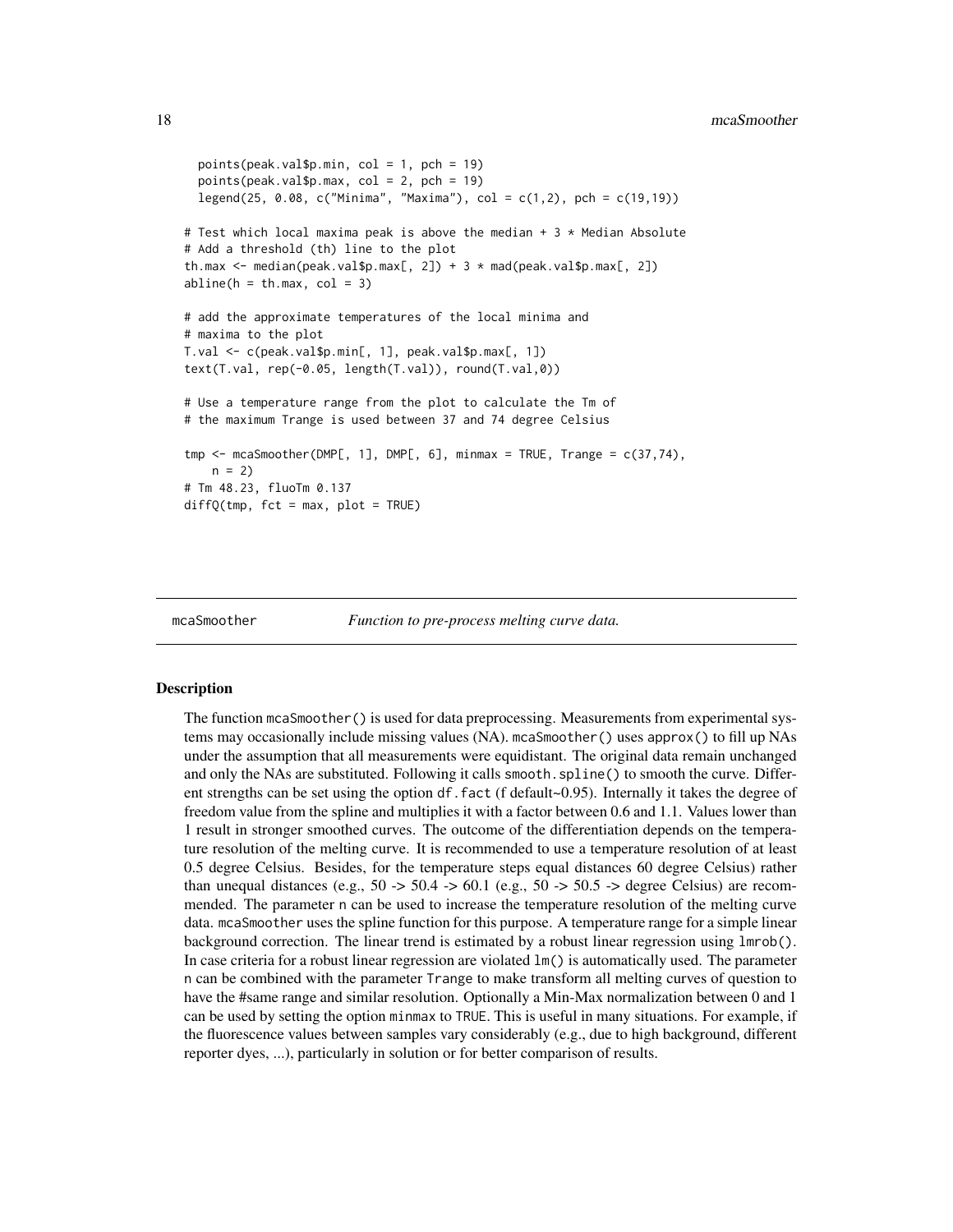#### mcaSmoother 19

#### Usage

```
mcaSmoother(
 x,
 y,
 bgadj = FALSE,
 bg = NULL,Trange = NULL,
 minmax = FALSE,df.fact = 0.95,
 n = NULL)
```
#### Arguments

| X       | is the column of a data frame for the temperature.                                                                                                                                                                                                                                                     |
|---------|--------------------------------------------------------------------------------------------------------------------------------------------------------------------------------------------------------------------------------------------------------------------------------------------------------|
| У       | is the column of a data frame for the fluorescence values.                                                                                                                                                                                                                                             |
| bgadj   | is used to adjust the background signal. This causes meas moother to use the<br>data subset defined by bg for the linear regression and background correction.                                                                                                                                         |
| bg      | is used to define the range for the background reduction (e.g., bg = $c(50, 55)$ ),<br>between 50 and 55 degree Celsius).                                                                                                                                                                              |
| Trange  | is used to define the temperature range (e.g., $Trange = c(50, 95)$ , between 50<br>and 95 degree Celsius) for melting curve analysis.                                                                                                                                                                 |
| minmax  | is used to scale the fluorescence a Min-Max normalization between 0 and 1 can<br>be used by setting the option minmax to TRUE.                                                                                                                                                                         |
| df.fact | is a factor to smooth the curve. Different strengths can be set using the option<br>$df$ . fact (f default ~ 0.95). Internally it takes the degree of freedom value from<br>the spline and multiplies it with a factor between 0.6 and 1.1. Values lower than<br>1 result in stronger smoothed curves. |
| n       | is number of interpolations to take place. This parameter uses the spline function<br>and increases the temperature resolution of the melting curve data.                                                                                                                                              |
|         |                                                                                                                                                                                                                                                                                                        |

#### Value

xy returns a data.frame with the temperature ("x") in the first and the preprocessed fluorescence values ("y.sp") in the second column.

#### Author(s)

Stefan Roediger

#### References

A Highly Versatile Microscope Imaging Technology Platform for the Multiplex Real-Time Detection of Biomolecules and Autoimmune Antibodies. S. Roediger, P. Schierack, A. Boehm, J. Nitschke, I. Berger, U. Froemmel, C. Schmidt, M. Ruhland, I. Schimke, D. Roggenbuck, W. Lehmann and C. Schroeder. *Advances in Biochemical Bioengineering/Biotechnology*. 133:33–74, 2013. <https://pubmed.ncbi.nlm.nih.gov/22437246/>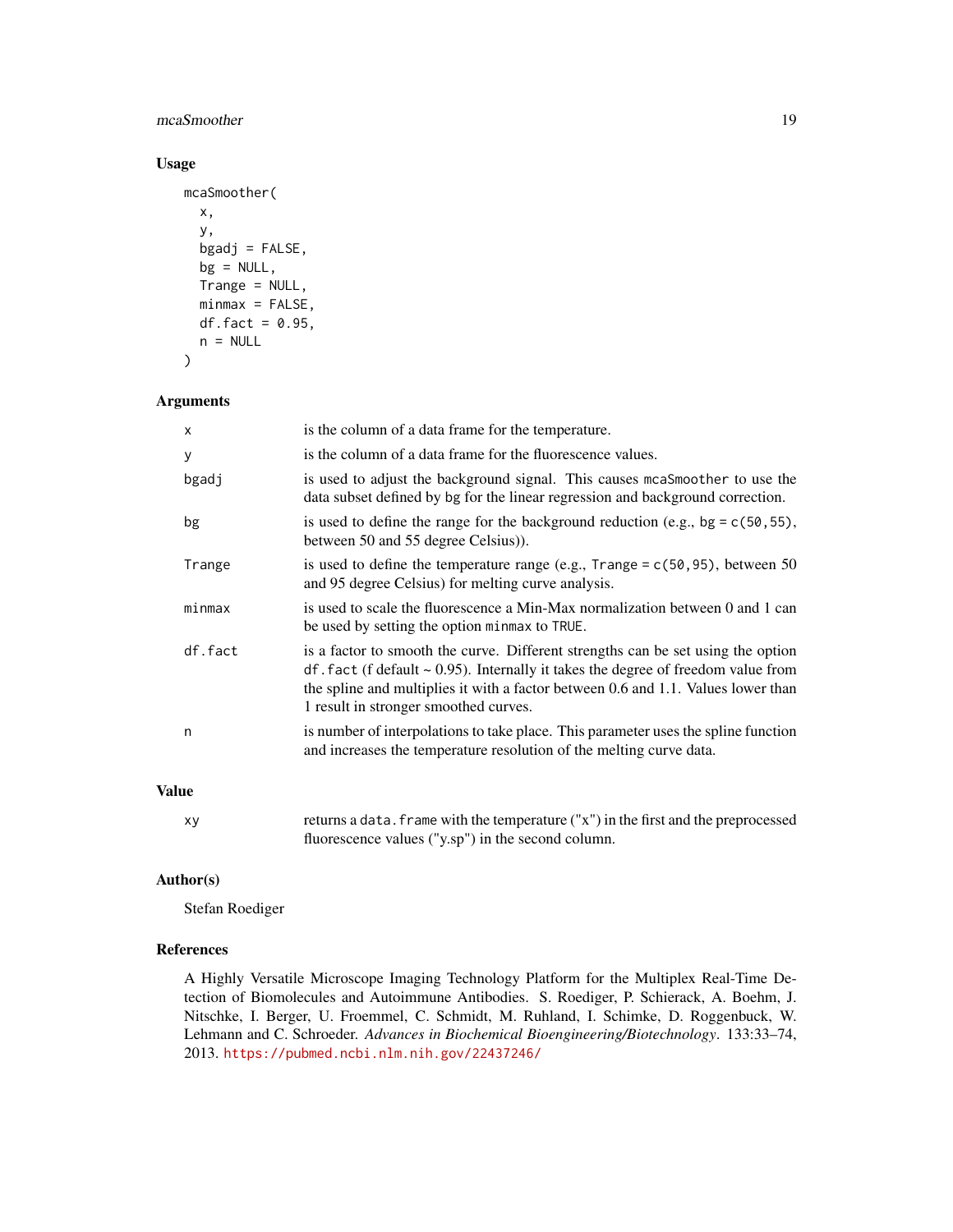Nucleic acid detection based on the use of microbeads: a review. S. Roediger, C. Liebsch, C. Schmidt, W. Lehmann, U. Resch-Genger, U. Schedler, P. Schierack. *Microchim Acta* 2014:1–18. DOI: 10.1007/s00604-014-1243-4

Roediger S, Boehm A, Schimke I. Surface Melting Curve Analysis with R. *The R Journal* 2013;5:37– 53.

#### See Also

[MFIerror](#page-22-1), [lmrob](#page-0-0), [smooth.spline](#page-0-0), [spline](#page-0-0), [lm](#page-0-0), [approx](#page-0-0)

#### Examples

```
default.par <- par(no.readonly = TRUE)
# First Example
# Use mcaSmoother with different n to increase the temperature
# resolution of the melting curve artificially. Compare the
# influence of the n on the Tm and fluoTm values
data(MultiMelt)
Tm \leftarrow vector()fluo <- vector()
for (i in seq(1,3.5,0.5)) {
 res.smooth <- mcaSmoother(MultiMelt[, 1], MultiMelt[, 14], n = i)
  res <- diffQ(res.smooth)
 Tm <- c(Tm, res$Tm)
  fluo <- c(fluo, res$fluoTm)
}
plot(fluo, Tm, ylim = c(76, 76.2))abline(h = mean(Tm))text(fluo, seq(76.1,76.05,-0.02),
      paste("n:", seq(3.5,1,-0.5), sep = ""), col = 2)abline(h = c(mean(Tm) + sd(Tm), mean(Tm) - sd(Tm)), col = 2)legend(-0.22, 76.2, c("mean Tm", "mean Tm +/- SD Tm"),
col = c(1, 2), lwd = 2)# Second Example
# Use mcaSmoother with different strengths of smoothing
# (f, 0.6 = strongest, 1 = weakest).
data(DMP)
plot(DMP[, 1], DMP[,6],
      xlim = c(20, 95), xlab = "Temperature",ylab = "refMFI", pch = 19, col = 8)f \leq -c(0.6, 0.8, 1.0)for (i in c(1:3)) {
  lines(mcaSmoother(DMP[, 1],
         DMP[, 6], df.fact = f[i]),col = i, 1wd = 2}
legend(20, 1.5, paste("f", f, sep = ": ");cex = 1.2, col = 1:3, bty = "n",
```
<span id="page-19-0"></span>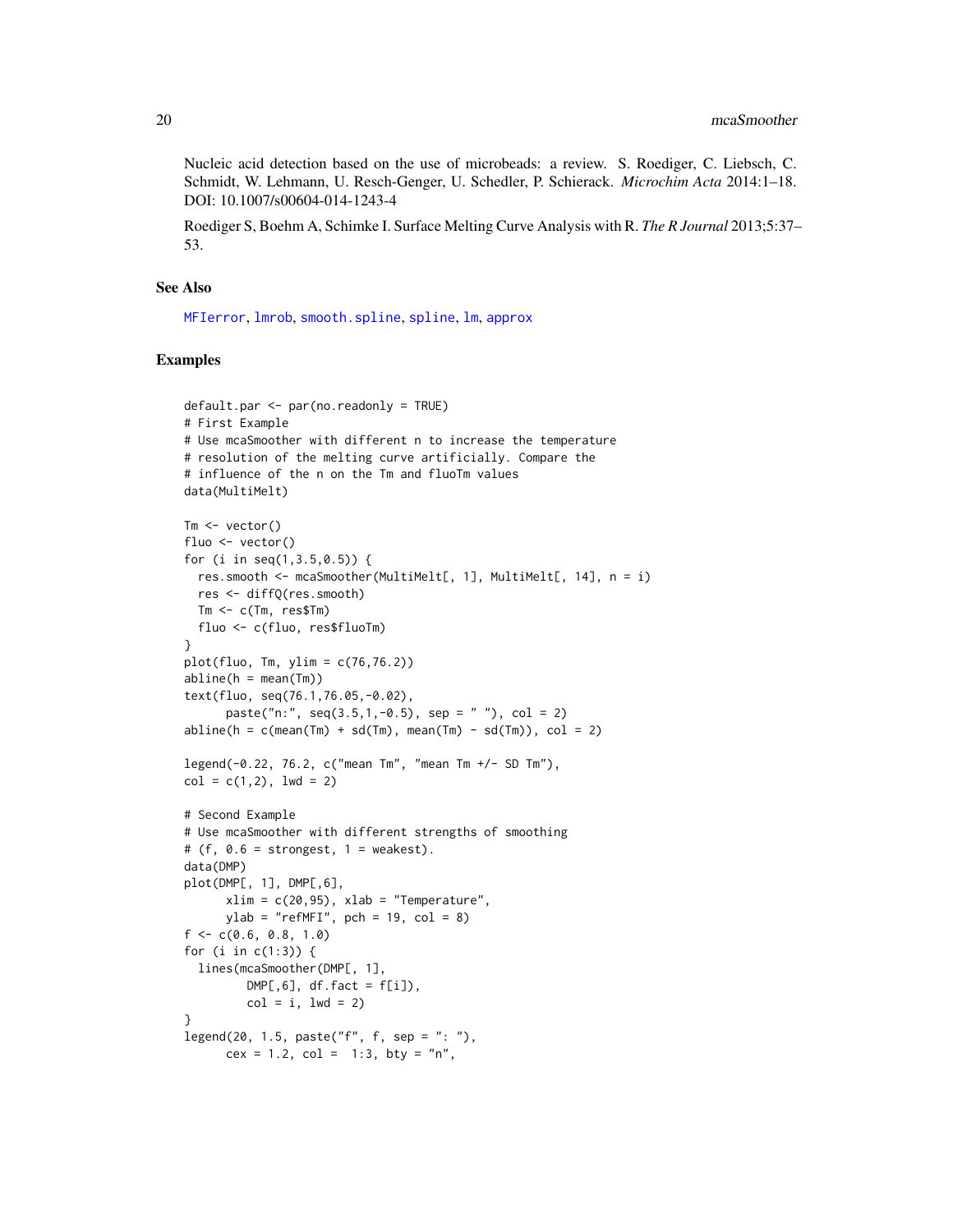#### mcaSmoother 21

```
lty = 1, lwd = 4)# Third Example
# Plot the smoothed and trimmed melting curve
data(MultiMelt)
tmp <- mcaSmoother(MultiMelt[, 1], MultiMelt[, 14])
tmp.trimmed <- mcaSmoother(MultiMelt[, 1], MultiMelt[, 14],
    Trange = c(49, 85)plot(tmp, pch = 19, xlab = "Temperature", ylab = "refMFI",
 main = "MLC-2v, mcaSmoother using Trange")
 points(tmp.trimmed, col = 2, type = "b", pch = 19)
 legend(50, 1, c("smoothed values",
  "trimmed smoothed values"),
  pch = c(19,19), col = c(1,2))
# Fourth Example
# Use mcaSmoother with different n to increase the temperature
# resolution of the melting curve. Caution, this operation may
# affect your data negatively if the resolution is set to high.
# Higher resolutions will just give the impression of better
# data quality. res.st uses the default resolution (no
# alteration)
# res.high uses the double resolution.
data(MultiMelt)
res.st <- mcaSmoother(MultiMelt[, 1], MultiMelt[, 14])
res.high <- mcaSmoother(MultiMelt[, 1], MultiMelt[, 14], n = 2)
par(fig = c(0,1,0.5,1))plot(res.st, xlab = "Temperature", ylab = "F",
main = "Effect of n parameter on the temperature
resolution")
points(res.high, col = 2, pch = 2)
 legend(50, 1, c(paste("default resolution.", nrow(res.st),
 "Temperature steps", sep = ""),
 paste("double resolution.", nrow(res.high),
  "Temperature steps", sep = ""),
 pch = c(1,2), col = c(1,2)par(fig = c(0, 0.5, 0, 0.5), new = TRUE)diffQ(res.st, plot = TRUE)
  text(65, 0.025, paste("default resolution.", nrow(res.st),
"Temperature steps", sep = " "))
par(fig = c(0.5, 1, 0, 0.5), new = TRUE)
diffQ(res.high, plot = TRUE)
 text(65, 0.025, paste("double resolution.", nrow(res.high),
"Temperature steps", sep = "")# Fifth example
# Different experiments may have different temperature
# resolutions and temperature ranges. The example uses a
```
# simulated melting curve with a temperature resolution of

```
# 0.5 and 1 degree Celsius and a temperature range of
```

```
# 35 to 95 degree Celsius.
#
```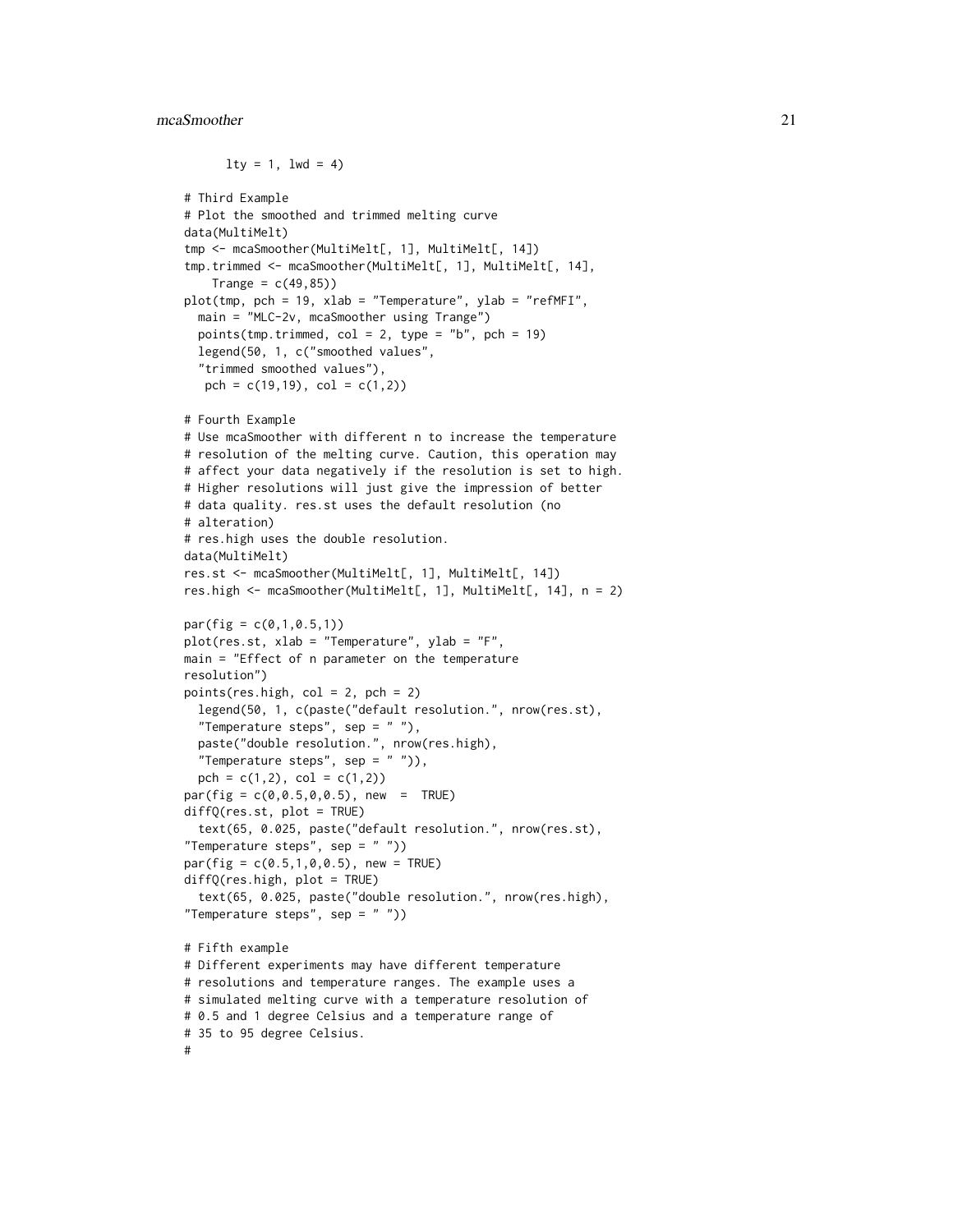22 mcaSmoother measured by the state of the state of the state of the state of the state of the state of the state of the state of the state of the state of the state of the state of the state of the state of the state of

```
# Coefficients of a 3 parameter sigmoid model. Note:
# The off-set, temperature range and temperature resolution
# differ between both simulations. However, the melting
# temperatures should be very
# similar finally.
b \le -0.5; e \le -77# Simulate first melting curve with a temperature
# between 35 - 95 degree Celsius and 1 degree Celsius
# per step temperature resolution.
t1 \leq -\text{seq}(35, 95, 1)f1 <- 0.3 + 4 / (1 + \exp(b * (t1 - e)))# Simulate second melting curve with a temperature
# between 41.5 - 92.1 degree Celsius and 0.5 degree Celsius
# per step temperature resolution.
t2 \leq -\text{seq}(41.5, 92.1, 0.5)f2 <- 0.2 + 2 / (1 + \exp(b * (t2 - e)))# Plot both simulated melting curves
plot(t1, f1, pch = 15, ylab = "MFI",main = "Simulated Melting Curves",
     xlab = "Temperature", col = 1)points(t2, f2, pch = 19, col = 2)
legend(50, 1,
       c("35 - 95 degree Celsius, 1 degree Celsius per step",
       "41.5 - 92.1 degree Celsius, 0.5 degree Celsius per step",
       sep = " '), pch = c(15,19), col = c(1,2)# Use mcaSmoother with n = 2 to increase the temperature
# resolution of the first simulated melting curve. The minmax
# parameter is used to make the peak heights compareable. The
# temperature range was limited between 45 to 90 degree Celsius for
# both simulations
t1f1 <- mcaSmoother(t1, f1, Trange= c(45, 90), minmax = TRUE, n = 2)
t2f2 <- mcaSmoother(t2, f2, Trange= c(45, 90), minmax = TRUE, n = 1)
# Perform a MCA on both altered simulations. As expected, the melting
# temperature are almost identical.
par(mfrow = c(2,1))# Tm 77.00263, fluoTm -0.1245848
diffQ(t1f1, plot = TRUE)
text(60, -0.08,
     "Raw data: 35 - 95 degree Celsius,\n 1 degree Celsius per step")
# Tm 77.00069, fluoTm -0.1245394
diffQ(t2f2, plot = TRUE)text(60, -0.08, "Raw data: 41.5 - 92.1 degree Celsius,
      \n 0.5 degree Celsius per step")
par(default.par)
```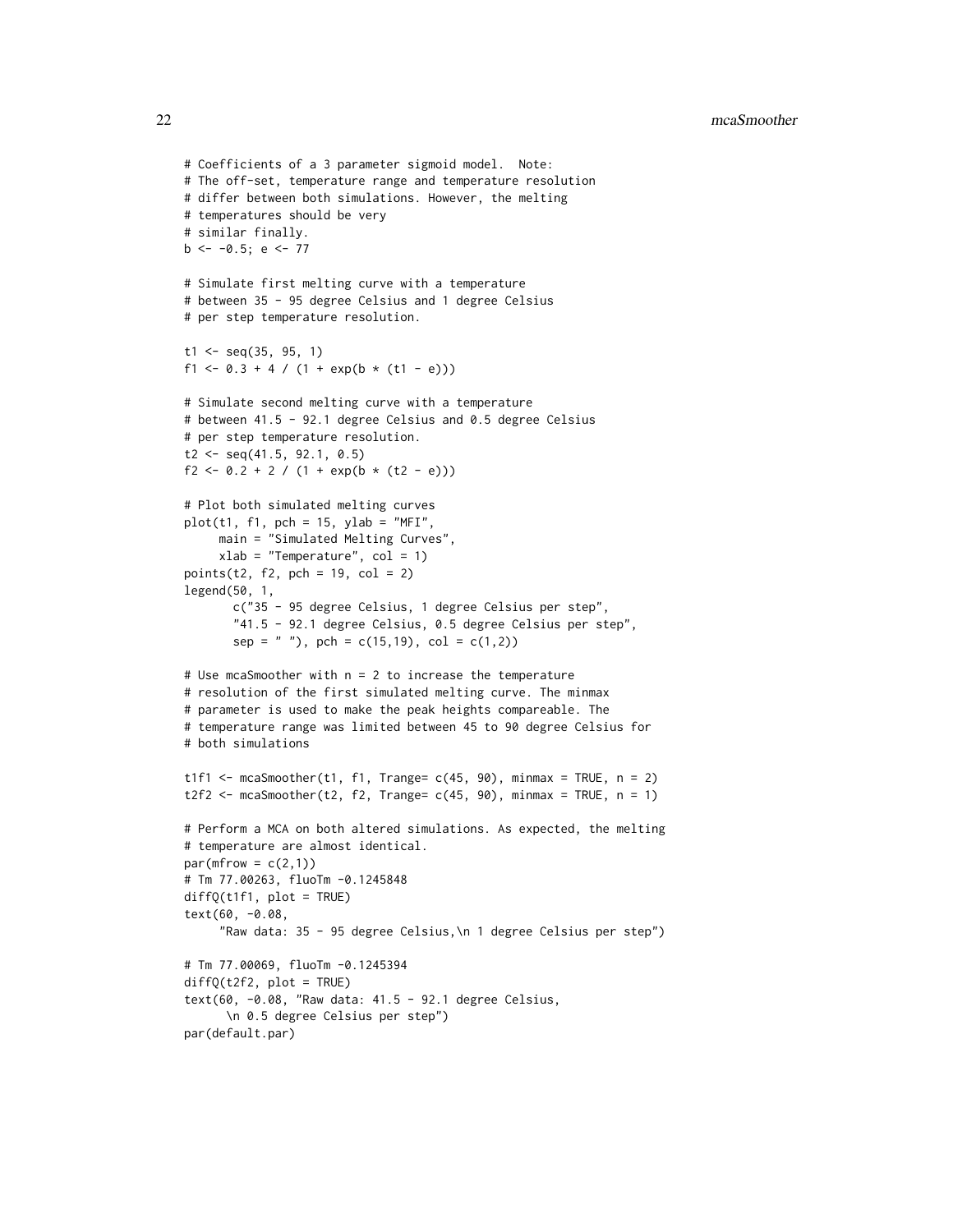<span id="page-22-1"></span><span id="page-22-0"></span>MFIerror *Multiple comparison of the temperature dependent variance of the refMFI*

#### Description

MFIerror is used for a fast multiple comparison of the temperature dependent variance of the refMFI. MFIerror returns an object of the class data.frame with columns "Temperature", "Location" (Mean, Median), "Deviation" (Standard Deviation, Median Absolute Deviation) and "Coefficient of Variation".

#### Usage

```
MFIerror(
  x,
  y,
  CV = FALSE,RSD = FALSE,rob = FALSE,
  errplot = TRUE,
  type = "p",pch = 19,
  length = 0.05,
  col = "black"
\mathcal{L}
```
#### Arguments

| $\mathsf{x}$ | is the column of a data frame for the temperature.                                                                                                               |
|--------------|------------------------------------------------------------------------------------------------------------------------------------------------------------------|
| У            | are multiple columns of fluorescence values from a data. frame $(e.g., [c(1:n)])$ .                                                                              |
| <b>CV</b>    | If CV is true the coefficient of variation (RSD, CV) is plotted. If set to FLASE<br>the deviation as Standard Deviation or Median Absolute Deviation is plotted. |
| <b>RSD</b>   | Setting the option RSD = TRUE shows the relative standard deviation (RSD) in<br>percent.                                                                         |
| rob          | Using the option rob as TRUE the median and the median absolute deviation<br>(MAD) is plotted instead of the mean and standard deviation.                        |
| errplot      | sets MFI error () to plot the results (default). In the default setting $(CV = FALSE)$<br>the mean with the standard deviations is plotted.                      |
| type         | is a graphical parameter setting the plot use lines, points or both (see plot).                                                                                  |
| pch          | is a graphical parameter used to define the symbol used in the plot.                                                                                             |
| length       | length is a graphical parameter used to define the length of the error bar used<br>in the plot.                                                                  |
| col          | col is a graphical parameter used to define the color of the error bar used in the<br>plot.                                                                      |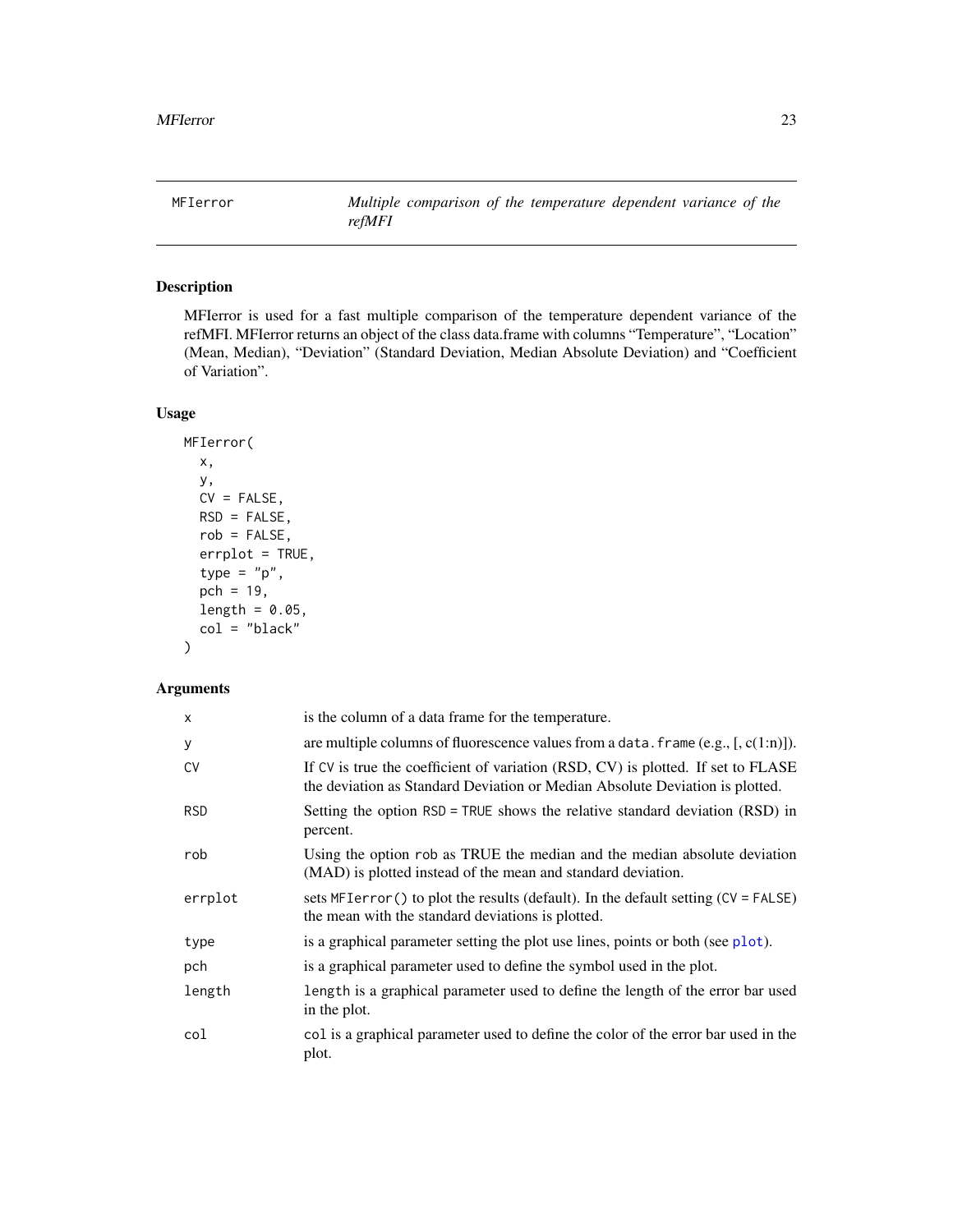#### <span id="page-23-0"></span>Value

res returns a data.frame containing the "Temperature", "Location" (mean, median), "Deviation" (standard deviation, median absolute deviation), "Coefficient of Variance" (CV, RSD) sequential in the columns.

#### Author(s)

Stefan Roediger

#### See Also

[mcaSmoother](#page-17-1)

#### Examples

```
# First Example
# Temperature dependent variance of the refMFI using standard measures
# (Mean, Standard Deviation (SD)).
# Use Standard Deviation (SD) in the plot
data(MultiMelt)
MFIerror(MultiMelt[, 1], MultiMelt[, c(2L:13)])
# Second Example
# Temperature dependent relative variance of the refMFI using robust
# measures (Median, Median Absolute Deviation (MAD)). The parameter
# errplot is set to FALSE in order to prevent the plot of the
# coefficient of variation versus the temperature.
MFIerror(MultiMelt[, 1], MultiMelt[, c(2L:13)], errplot = FALSE,
  RSD = TRUE, rob = TRUE# Third Example
# Temperature dependent relative variance of the refMFI using
# robust measures (Median, Median Absolute Deviation (MAD)).
MFIerror(MultiMelt[, 1], MultiMelt[, c(2L:13)], RSD = TRUE,
  rob = TRUE)
```
<span id="page-23-1"></span>MultiMelt *Surface melting curve data from direct hybridization experiment of short oligonucleotides.*

#### Description

A melting curve experiment with twelve microbead populations and the short oligonucleotide capture probe and detection probe for human HRPT1 (hyperparathyroidism 1) and MLC-2v (myosin regulatory light chain 2, ventricular/cardiac muscle isoform).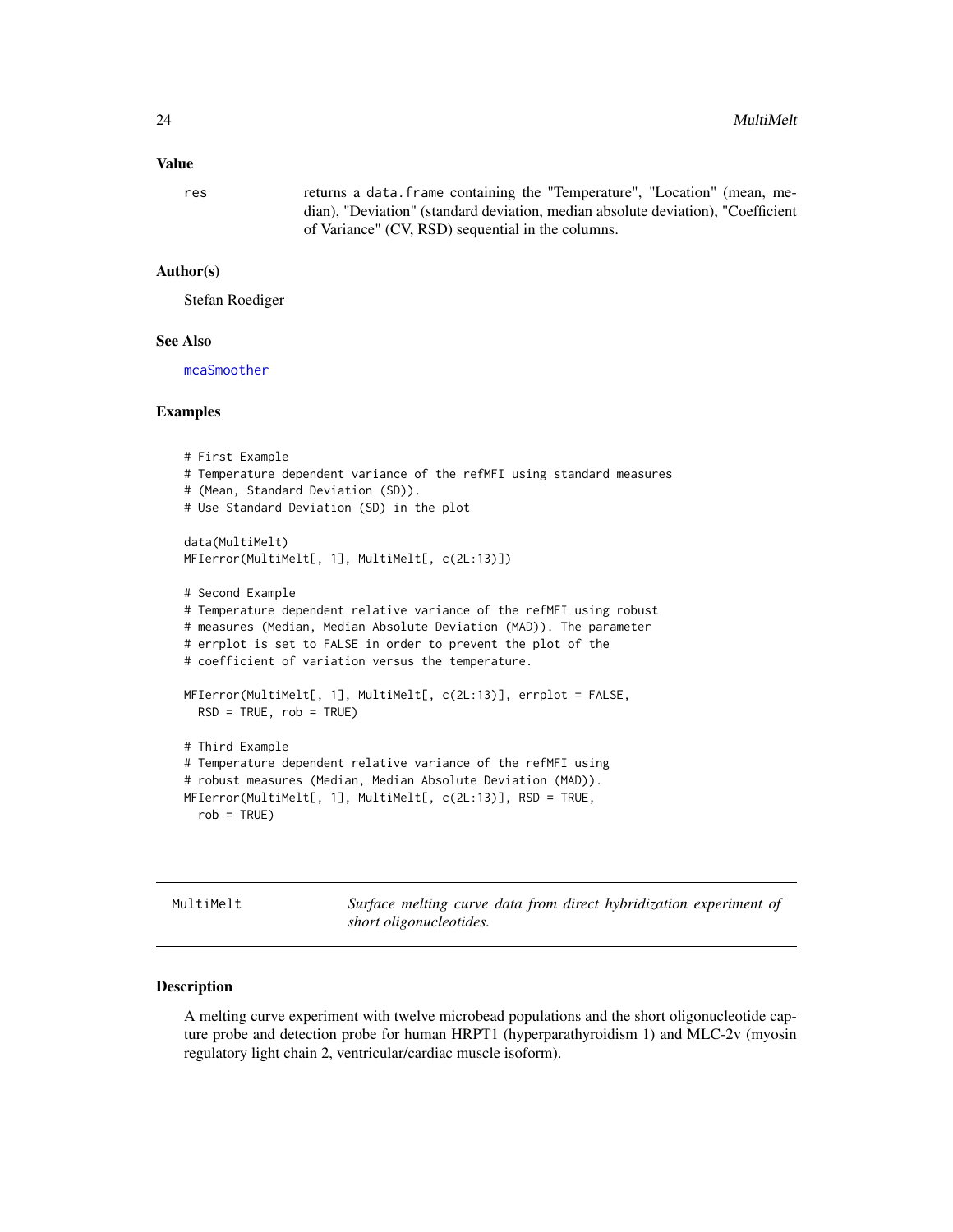#### MultiMelt 25

#### Format

A data frame with the melting curves of two different capture and detection probe pairs for HRPT1 and MLC-2v. First column contains the temperature (in degree Celsius, 1 degree Celsius per step) followed by melting curves of HRPT1 on twelve microbead populations and melting curves of MLC-2v on twelve microbead populations.

T a numeric vector for the temperature in degree Celsius

- HPRT1.1 a numeric vector, as HPRT1.1 of detection/capture probe HPRT1/HPRT1-cap on microbead population 1
- HPRT1.2 a numeric vector, as HPRT1.2 on microbead population 2

HPRT1.3 a numeric vector, as HPRT1.3 on microbead population 3

HPRT1.4 a numeric vector, as HPRT1.4 on microbead population 4

HPRT1.5 a numeric vector, as HPRT1.5 on microbead population 5

HPRT1.6 a numeric vector, as HPRT1.6 on microbead population 6

HPRT1.7 a numeric vector, as HPRT1.7 on microbead population 7

HPRT1.8 a numeric vector, as HPRT1.8 on microbead population 8

HPRT1.9 a numeric vector, as HPRT1.9 on microbead population 9

HPRT1.10 a numeric vector, as HPRT1.10 on microbead population 10

HPRT1.11 a numeric vector, as HPRT1.11 on microbead population 11

HPRT1.12 a numeric vector, as HPRT1.12 on microbead population 12

MLC2v1 a numeric vector, as MLC2v1 of detection/capture probe MLC-2v/MLC-2v-cap on microbead population 1

MLC2v2 a numeric vector, as MLC2v2 on microbead population 2

MLC2v3 a numeric vector, as MLC2v3 on microbead population 3

MLC2v4 a numeric vector, as MLC2v4 on microbead population 4

MLC2v5 a numeric vector, as MLC2v5 on microbead population 5

MLC2v6 a numeric vector, as MLC2v6 on microbead population 6

MLC2v7 a numeric vector, as MLC2v7 on microbead population 7

MLC2v8 a numeric vector, as MLC2v8 on microbead population 8

MLC2v9 a numeric vector, as MLC2v9 on microbead population 9

MLC2v10 a numeric vector, as MLC2v10 on microbead population 10

MLC2v11 a numeric vector, as MLC2v11 on microbead population 11

MLC2v12 a numeric vector, as MLC2v12 on microbead population 12

#### Details

The melting curve was conducted with short oligonucleotide probes on the surface of microbeads using the VideoScan platform according to Roediger et al. (2012). The dyes and quencher used were Atto 647N and BHQ2.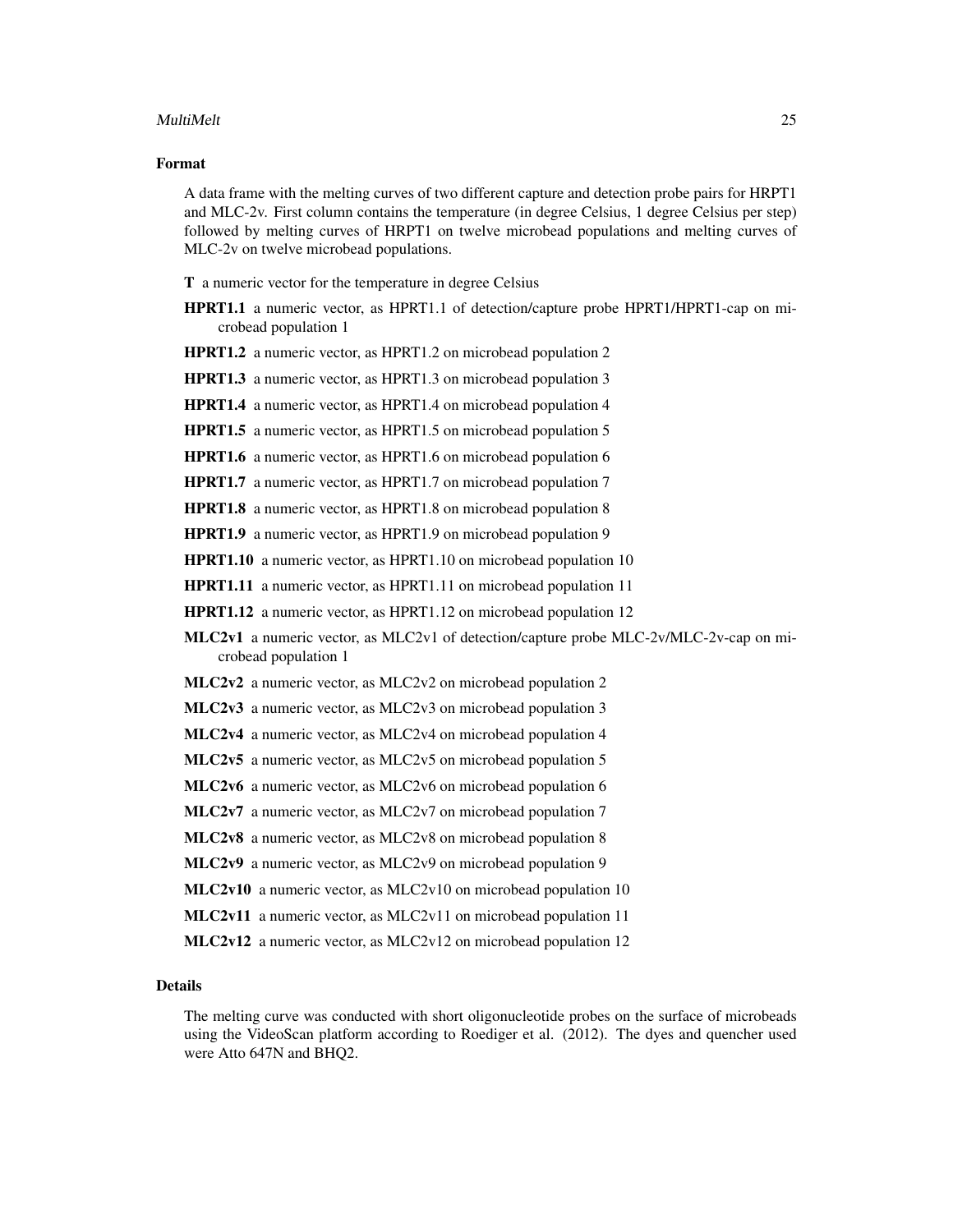#### <span id="page-25-0"></span>Source

Data were measured with the VideoScan platform:

A Highly Versatile Microscope Imaging Technology Platform for the Multiplex Real-Time Detection of Biomolecules and Autoimmune Antibodies. S. Roediger, P. Schierack, A. Boehm, J. Nitschke, I. Berger, U. Froemmel, C. Schmidt, M. Ruhland, I. Schimke, D. Roggenbuck, W. Lehmann and C. Schroeder. *Advances in Biochemical Bioengineering/Biotechnology*. 133:35–74, 2013. <https://pubmed.ncbi.nlm.nih.gov/22437246/>

Surface Melting Curve Analysis with R. S. Roediger, A. Boehm and I. Schimke. *The R Journal*. 5(2):37–52, 2013, 2013.

#### See Also

[MFIerror](#page-22-1), [mcaSmoother](#page-17-1), [diffQ](#page-2-1), [diffQ2](#page-7-1), [DMP](#page-13-1), [DualHyb](#page-14-1)

#### Examples

data(MultiMelt)